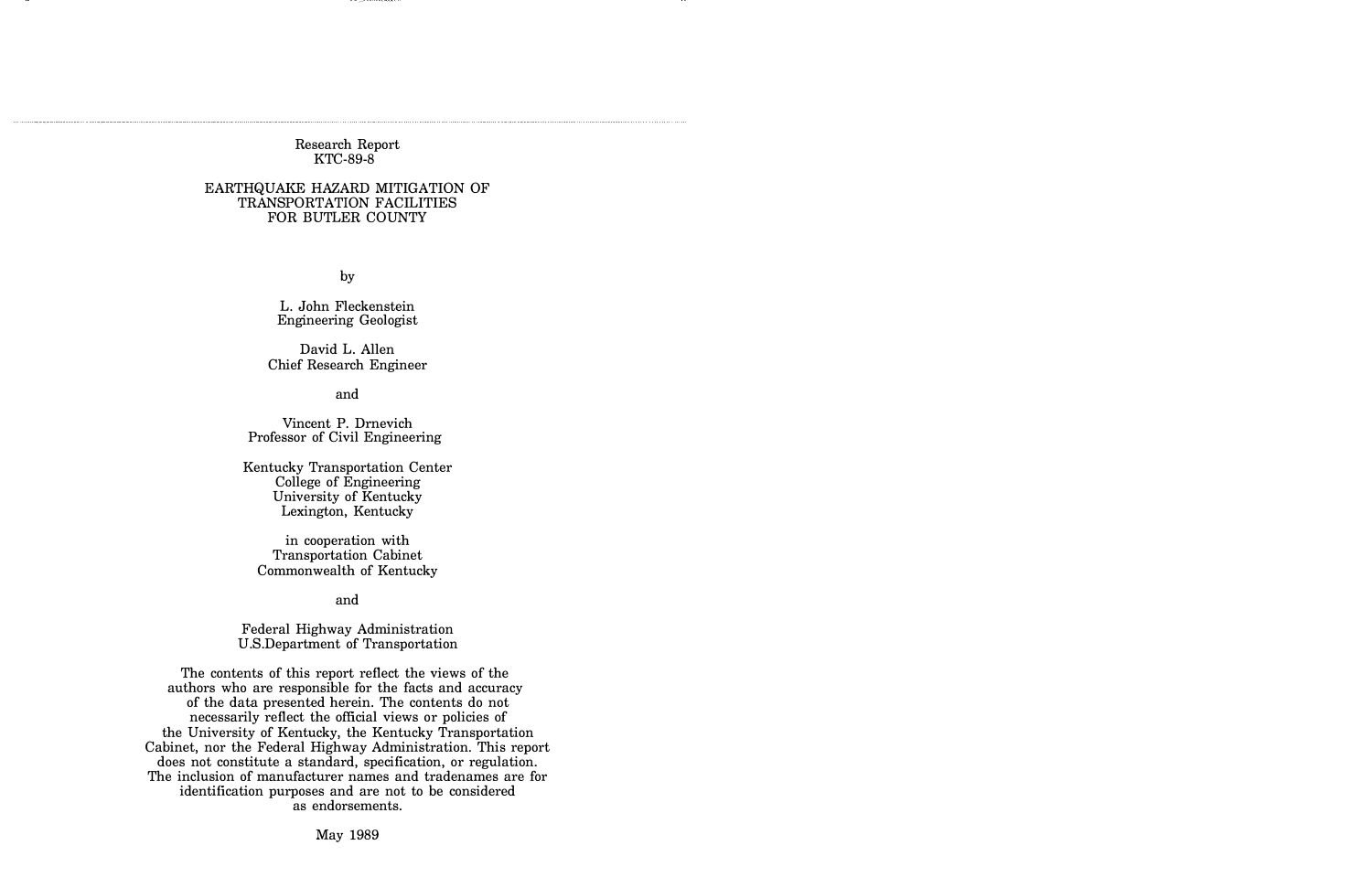#### Technical Report Documentation Page

| 1. Report No.<br>KTC-89-8                                                                                                                                                                                                                                                                                                                                                                                                                                                                                                                                                                                                                                                                                                                                                                                                                                                           | 2. Government Accession No.          |                                                    | 3. Recipient's Catalog No.            |              |
|-------------------------------------------------------------------------------------------------------------------------------------------------------------------------------------------------------------------------------------------------------------------------------------------------------------------------------------------------------------------------------------------------------------------------------------------------------------------------------------------------------------------------------------------------------------------------------------------------------------------------------------------------------------------------------------------------------------------------------------------------------------------------------------------------------------------------------------------------------------------------------------|--------------------------------------|----------------------------------------------------|---------------------------------------|--------------|
| 4. Title and Subtitle<br>Earthquake Hazard Mitigation of Transportation<br><b>Facilites for Butler County</b>                                                                                                                                                                                                                                                                                                                                                                                                                                                                                                                                                                                                                                                                                                                                                                       |                                      |                                                    | 5. Report Date<br>May 1989            |              |
|                                                                                                                                                                                                                                                                                                                                                                                                                                                                                                                                                                                                                                                                                                                                                                                                                                                                                     |                                      |                                                    | 6. Performing Organization Code       |              |
| 7. Author(s)<br>L. J. Fleckenstein, David L. Allen, Vince P. Drnevich                                                                                                                                                                                                                                                                                                                                                                                                                                                                                                                                                                                                                                                                                                                                                                                                               |                                      | 8. Performing Organization Report No.6<br>KTC-89-8 |                                       |              |
| 9. Performing Organization Name and Address                                                                                                                                                                                                                                                                                                                                                                                                                                                                                                                                                                                                                                                                                                                                                                                                                                         |                                      |                                                    | 10. Work Unit No. (TRAIS)             |              |
| Kentucky Transportation Center<br>College of Engineering<br>University of Kentucky                                                                                                                                                                                                                                                                                                                                                                                                                                                                                                                                                                                                                                                                                                                                                                                                  |                                      |                                                    | 11. Contract or Grant No.             | KYHPR-87-116 |
| Lexington, KY 40506-0043                                                                                                                                                                                                                                                                                                                                                                                                                                                                                                                                                                                                                                                                                                                                                                                                                                                            |                                      |                                                    | 13. Type of Report and Period Covered |              |
| 12. Sponsoring Agency Name and Address<br>Kentucky Transportation Cabinet<br><b>State Office Building</b><br>Frankfort, KY 40622                                                                                                                                                                                                                                                                                                                                                                                                                                                                                                                                                                                                                                                                                                                                                    |                                      | 14. Sponsoring Agency Code                         |                                       |              |
| 15. Supplementary Notes<br>Publication of this report was sponsored by the Kentucky Transportation Cabinet with the U.S. Department of<br>Transportation, Federal Highway Administration                                                                                                                                                                                                                                                                                                                                                                                                                                                                                                                                                                                                                                                                                            |                                      |                                                    |                                       |              |
| 16. Abstract<br>Concern has grown in recent years over the seismic activity of the New Madrid seismic zone in<br>Western Kentucky. Butler County, Kentucky is located in this region. To permit emergency medical, supply,<br>and equipment traffic into this area after an earthquake has occurred, the Kentucky Transportation Cabinet<br>is interested in the possibility of keeping selected routes passable. This report lists the route that has been<br>investigated and recommended as being the route in Butler County that should be maintained in a passable<br>condition. The recommended route, US 231, has been visually surveyed and all seismically significant<br>features cataloged. These features are logged by their location on strip maps contained in Appendix A and<br>a detailed listing of all the potentially critical features is given in Appendix B. |                                      |                                                    |                                       |              |
| 17. Key Words<br>Earthquake Mitigation<br>Earthquake<br>Alluvium<br>Seismic Analyses<br><b>Modified Mercalli Scale</b>                                                                                                                                                                                                                                                                                                                                                                                                                                                                                                                                                                                                                                                                                                                                                              | 18. Distribution Statement           |                                                    |                                       |              |
| 19. Security Classif. (of this report)                                                                                                                                                                                                                                                                                                                                                                                                                                                                                                                                                                                                                                                                                                                                                                                                                                              | 20. Security Classif. (of this page) |                                                    | 21. No. of Pages                      | 22. Price    |
| Unclassified<br>Unclassified                                                                                                                                                                                                                                                                                                                                                                                                                                                                                                                                                                                                                                                                                                                                                                                                                                                        |                                      |                                                    | 23                                    |              |

 $\mathcal{A}$ 

.......

**Contract Contract**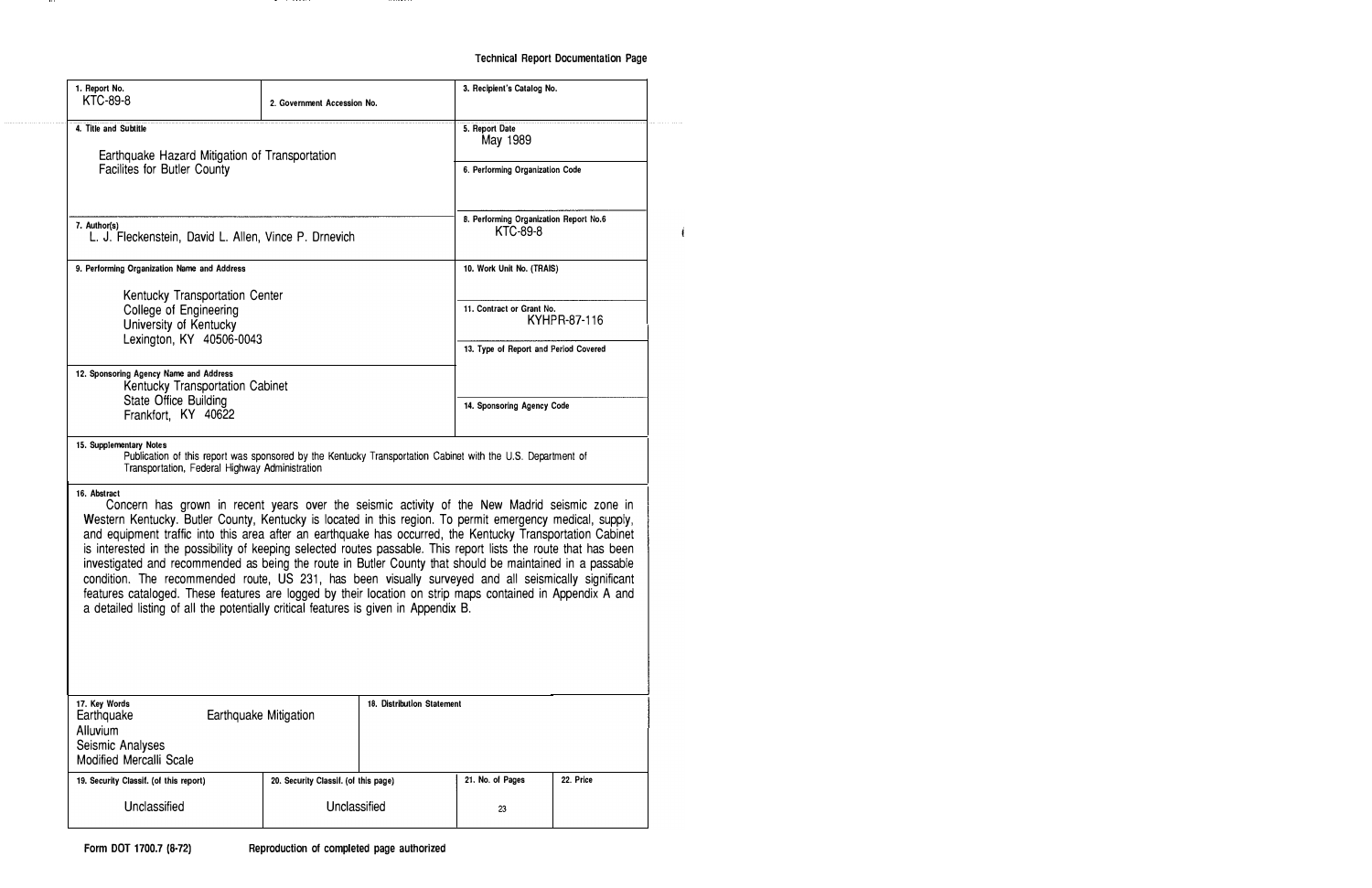#### INTRODUCTION

An awareness of earthquakes and their possible effects upon the nation's infrastructure is critically important to the public, and in particular, to public officials. The nation's highway system is one of the most important components of the infrastructure. After the occurrence of an earthquake, the highway system is the primary mode of transporting emergency supplies and services into an affected area. Thus, it is important to catalog the important components of the highway system and attempt to anticipate the possible damage to these components from an earthquake.

Western Kentucky in general and Butler County in particular are in a high risk earthquake zone. In 1811- 1812, three of the most severe earthquakes in American history shook the country. The location of these quakes was not on the infamous San Andreas fault nor anywhere along the well-known fault laden Pacific coast but was near a small town on the Mississippi River where the states of Kentucky and Missouri share a border (Figure 1). It is this river town, New Madrid, Missouri, that is the namesake of a region now regarded by seismologists and disaster response planners as the most hazardous earthquake zone east of the Rocky Mountains -- the New Madrid seismic zone.

In addition to these three great earthquakes, there are several other well documented factors demonstrating the susceptibility of the New Madrid region to the recurrence of major earthquakes. Through a decade of extensive research, an ancient crustal rift has

been found to underlie the relatively shallow sediments comprising the region's surface. This type of geologic structure is prone to seismic activity. The New Madrid rift has been identified as being of sufficient size to generate major earthquakes. Further evidence of the area's seismicity is the record of over 2,000 earthquakes detected in the zone since 1974. Though most have been of a magnitude below the threshold of human perception, their existence clearly indicates the high level of seismic activity occurring in the zone.

Seismologists have calculated the probabilities of recurrence of sizeable earthquakes in the New Madrid rift zone. The probability of a magnitude 6.3 earthquake (Richter scale) within 50 years is from 86 to 97 percent. The probability (1) of that same earthquake occurring within the next 15 years is from 40 to 63 percent. For comparison, the 1971 San Fernando earthquake (magnitude 6.6) killed 58 people and caused \$480 million worth of damage. The 1988 Armenian earthquake of similar magnitude killed approximately 25,000 to 30,000 people.

The probability of a magnitude 7.6 earthquake occurring within 50 years is from 19 to 29 percent. The probability for this size earthquake occurring within 15 years drops to a range of 5.4 to 8.7 percent. On February 4, 1975, the Haicheng earthquake in China had a magnitude of 7.3 and destroyed or damaged about 90 percent of the structures in a city of 90,000 people.

When comparing historical earthquakes of similar magnitude, one must take into consideration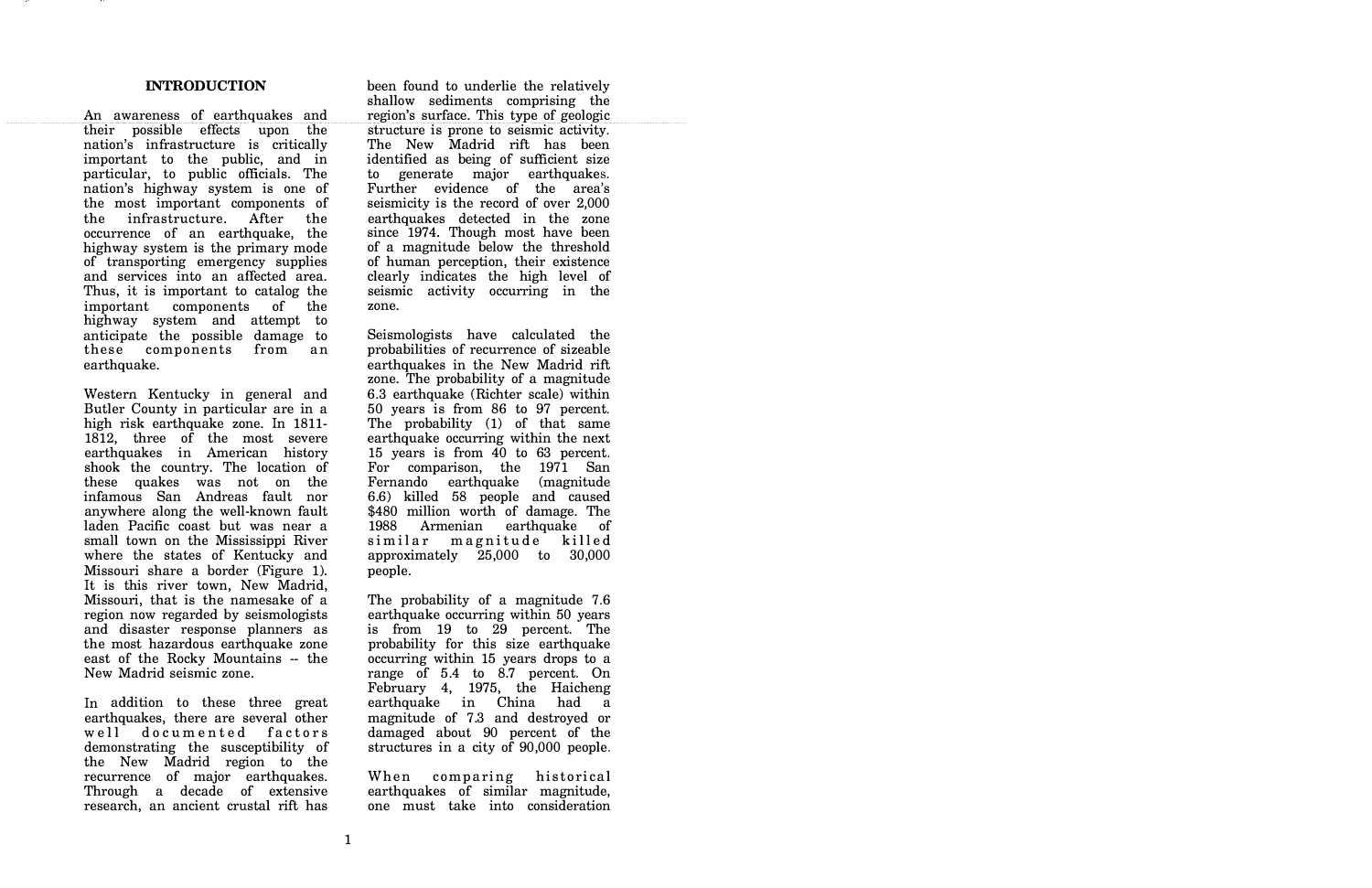that death totals and damage estimates will vary greatly due to the geology, population density, types of building, and quality of construction.

For a given earthquake, effects at a given location are described by the Modified Mercalli Intensity (MMI) scale (2) which ranges from I (no damage and felt only by instruments) to XII (total destruction). Details of the MMI scale are given in Table 1. Values of MMI associated with the 1811-1812 earthquakes are shown in Figure 1. The potential for damage and destruction from earthquakes in the region is significant.

In 1982, the Governor's Task Force on Earthquake Hazards and Safety was created to evaluate Kentucky's earthquake risk and to make recommendations for responding to those risks. This task force recommended increased public awareness and education programs, improved emergency response planning and training, improved building codes and seismic restraint designs, evaluation of other mitigation measures, and participation in national and regional earthquake forums and funding programs.

In 1984, Govemor Collins created the Governor's Earthquake Hazards and Safety Technical Advisory Panel (GEHSTAP) to analyze scientific and engineering data regarding seismic risks in Kentucky and to make specific recommendations on mitigation, public awareness, response planning, and policy development for public health and safety. The States are dependent on their highway systems for the movement of goods and services. Due

to the possible adverse effects a major earthquake could have on this system, the Earthquake Stability and Transportation Subcommittee (ESTS) of GEHSTAP was formed.

ESTS has encouraged the Kentucky Transportation Cabinet to secure funding for generating and implementing an earthquake hazard mitigation plan in an attempt to safeguard the highway system against catastrophic earthquake failure. As a result, the Cabinet commissioned the Kentucky Transportation Center at the University of Kentucky to analyze and assess the possible effects of an earthquake on highway facilities. The study area includes the 26 western-most counties in Kentucky that are adjacent to the New Madrid seismic zone (Figure 1). To date, one of the results of that study has been the recommendation that over 1,000 miles of highways in the study area be utilized as emergency or "priority" routes. These would be the primary routes used for transporting emergency supplies and personnel after an earthquake. Also, it is anticipated that these would be the first routes repaired after an earthquake.

The initial task in identifying these priority routes was to decide where they should begin; that is, in the event of a major earthquake, the point at which the transport of goods and services would originate. Ideally, the city chosen should possess the following attributes:

- 1. Sufficient size to contain all necessary personnel, supplies, and facilities to respond quickly to a major emergency;
- 2. Proximity to the high hazard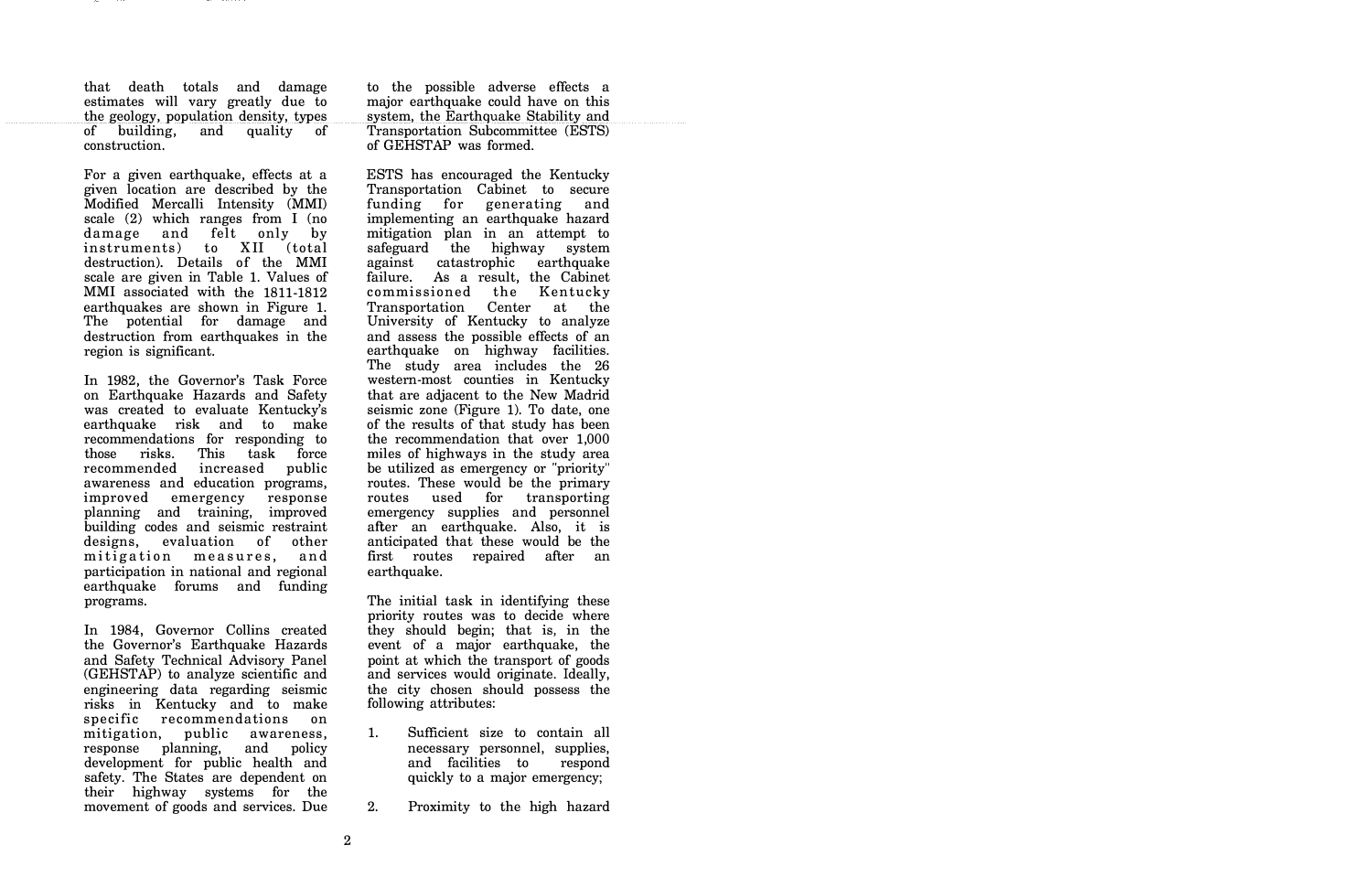area to speed the relief effort but not so close as to suffer the same high risk potential;

- 3. Easy access from other major cities in the State; and
- 4. Sufficient routes to provide relatively direct access to all 26 high-risk counties.

The city best fitting these criteria is Bowling Green. Located at the eastern edge of the earthquake zone in Warren County, Bowling Green meets both the size criterion (population 40,450) and the accessibility criterion (Louisville and Nashville via I 65 and Lexington via the Bluegrass Parkway). Bowling Green provides access to the 26 county area via US 68/KY 80; this road was chosen as the main eastwest artery because it crosses Lake Barkley and Kentucky Lake upstream from the dams impounding those bodies of water.

#### PRIORITY ROUTE IN BUTLER **COUNTY**

As a first step towards establishing an overall policy for earthquake hazard mitigation in the highway system, these priority routes have been visually surveyed and all natural and man-made features along these routes that are considered seismically significant were cataloged. With this information, a realistic and costeffective plan for "hardening" these routes against earthquakes can be established. Such efforts are currently under way.

Butler County is located approximately 142 miles eastnortheast of the center of the New Madrid Seismic Zone. Figure 1

indicates that 85 pecent of Butler County is located in the IX band of the MMI scale, and the other 15 percent is in the VIII band. This indicates considerable damage could occur in Butler County in the event of a major earthquake.

US 231 has been designated as the only priority route for Butler County. US 231 starts at the Butler County-Warren County line and continues north for 18.8 miles, ending at the Butler County-Ohio County line.

A number of features along the priority route could potentially hamper rescue and relief efforts. These features included bridges, soil fills, cut slopes, gas pipelines, power lines, geologic faults, large trees, underground mines, water impoundments, and swamps. These features are logged by their location on strip maps contained in Appendix A and a detailed listing of all potentially critical features is given in Appendix B.

### BRIDGES

Bridges are the most significant and important features on the priority route. With few exceptions, existing highway bridges in the study area have not been designed to resist motions and forces that may be generated by earthquakes. Bridges located within the seismic zone could possibly be damaged, thus reducing their load-carrying ability. In some cases, damage could be sufficiently great to cause complete collapse. Several types of damage could occur:

1. A bridge could fail at the bearing which supports the main spans, causing the spans to fall from the bearings and possibly from the piers or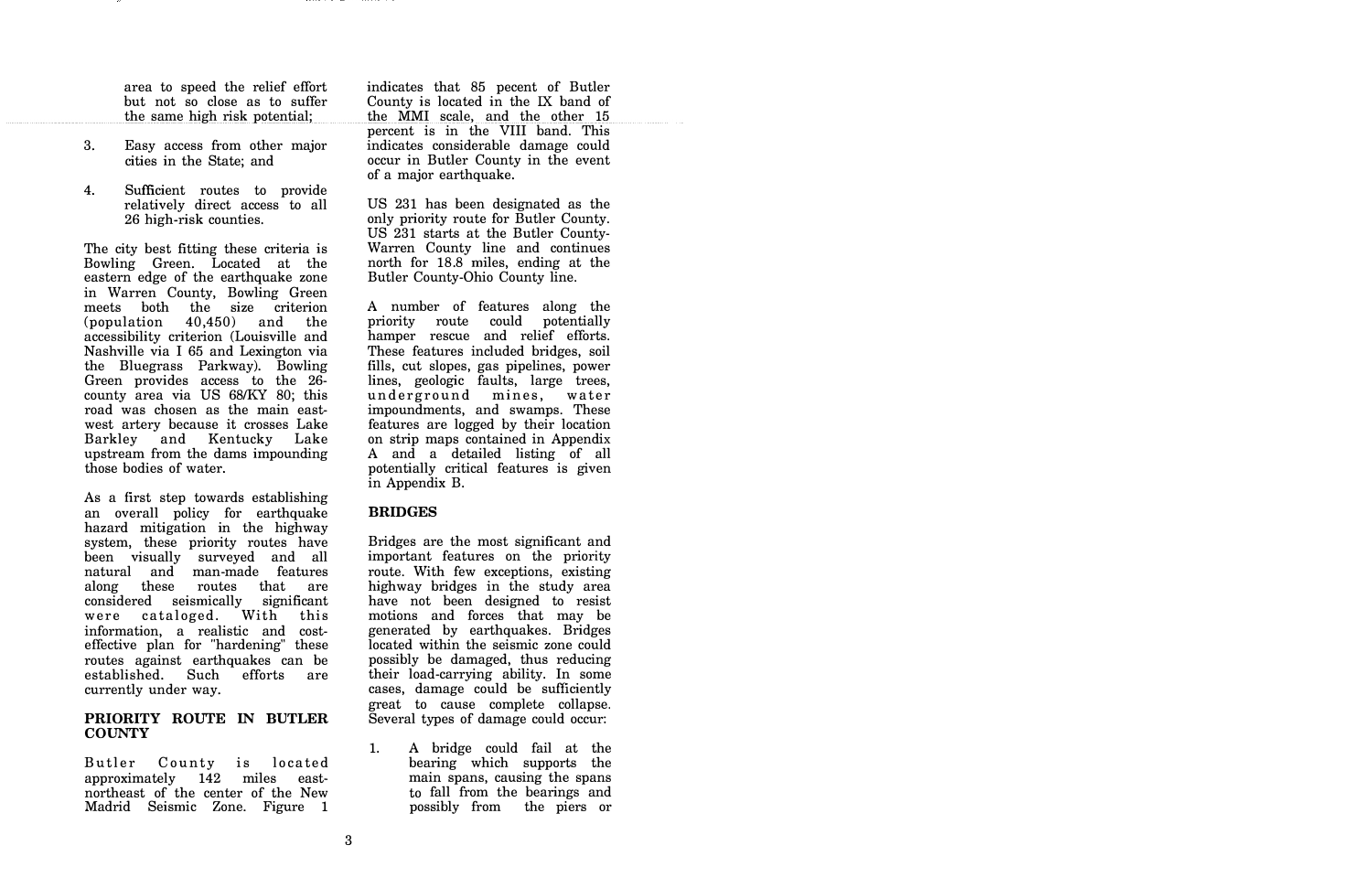abutments.

- 2. Failure could occur in the columns, piers, or footings which would reduce the loadcarrying capacity of the bridge, if the bridge was still in place.
- 3. An abutment could tilt allowing the entire span to fall.
- 4. Soil movement or slumping could affect the bridge approach fills, damaging the abutments or piers, or making the bridge inaccessible.

There are nine bridges located on US 231 in Butler County. The bridges are located over:

- 1. Little Muddy Creek,
- 2. Renfrow Creek,
- 3. Junction of Green River Parkway and US 231 (Two Green River Parkway bridges cross over US 231)
- 4. Embrys Ditch,
- 5. Green River,
- 6. Indian Camp Creek,
- 7. West Fork of Indian Camp Creek, and
- 8. Junction of Green River Parkway and US 231 (US 231 crosses Green River Parkway).

Research is currently under way studying the effects that an earthquake could have on these bridges and their approach fills.

#### FILLS

Highway fills are particularly important because of their tendency to fail from seismically induced motions. Fills fail in one of two major modes. The first is a generalized circular or wedge-shaped failure resulting in one or both traffic lanes moving down and out. If both lanes failed, this would certainly render the route impassable and immediate repairs would be necessary. The second mode of failure is a general slumping or settling of the embankment. The roadway would probably remain passable if settlement or slumping were not severe but reduced speed limits would be required for safety.

- Large fills on US 231 in Butler County are located as follows:
- 1. Approach fills for the bridge over Little Muddy Creek,
- 2. Approach fills for the bridge over Renfrow Creek,
- 3. Approach fills for the bridge over Embrys Ditch,
- 4. 0.40 mile north of the junction of US 231 and KY 70,
- 5. Approach fills for the bridge over Green River,
- 6. Approach fills for the bridge over Indian Camp Creek, and
- 7. Approach fills for the bridge over the West Fork of Indian Camp Creek,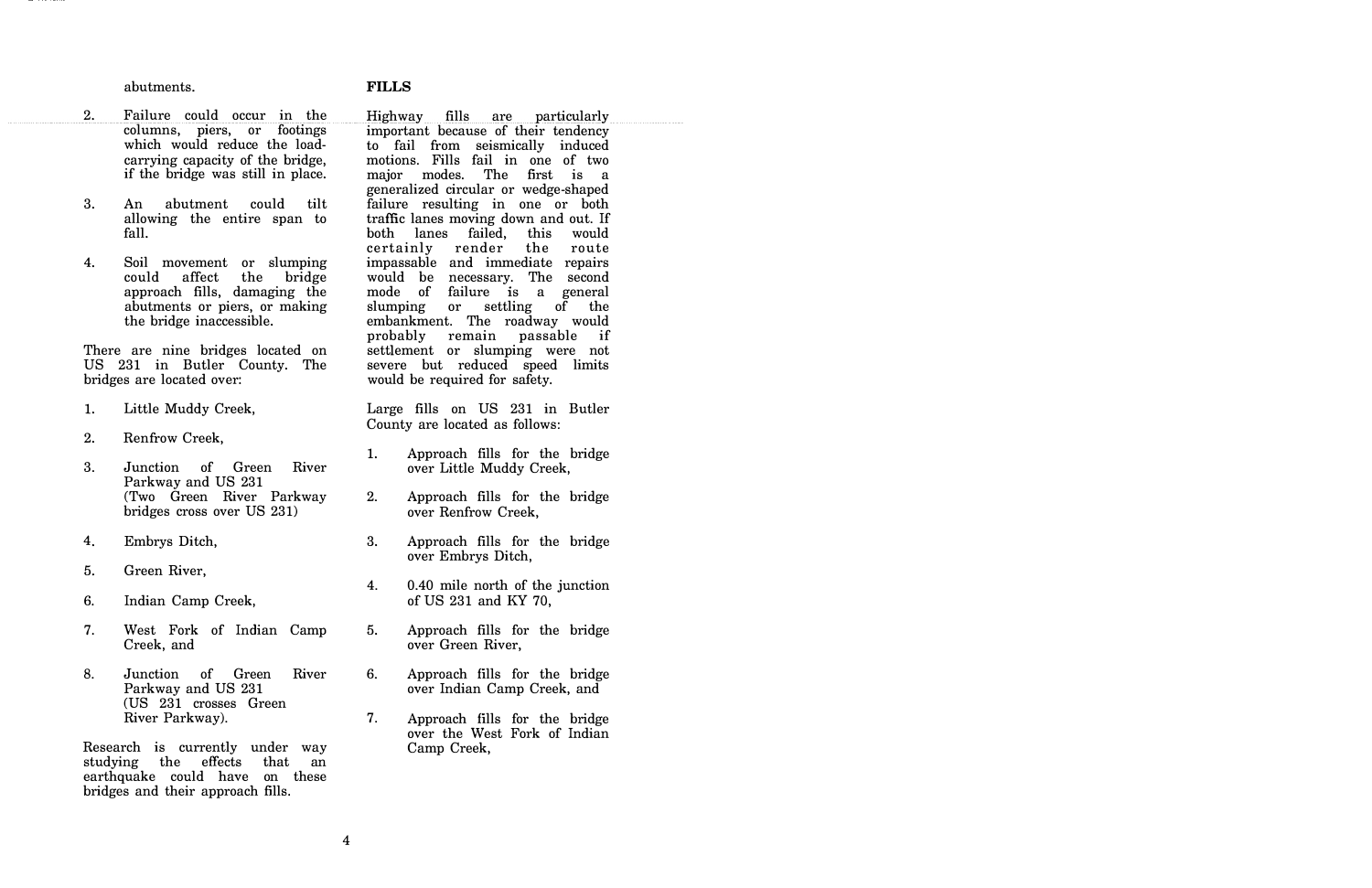#### CUT SLOPES

Most cut slopes cataloged during surveys of US 231 were in soil and were less than 35 feet in height. Should any of these slopes fail, both lanes of the roadway probably would not be closed, thus permitting passage around the slide. Cut slopes that have a history of failure and those that have steep slopes should be considered as problem areas.

The most critical cut slope appears to be one located 0.29 mile north of the bridge that crosses the West Fork of Indian Camp Creek.

#### GAS PIPELINES

Three gas pipelines cross under US 231. It is possible that pipelines could fail under or near a priority route causing a temporary closure. If a pipeline failed, an explosion might destroy a section of the priority route. Repair could be delayed by further gas leaks, fire, and/or additional explosions.

It appears that most of the pipelines in Butler County were constructed with little or no seismic considerations. Gas pipelines cross under US 231 at the following locations:

- 1. 0.05 mile south of the junction of US 231 and KY 1435,
- 2. 0.50 mile north of the junction of US 231 and KY 70 heading west,
- 3. Gas line under Green River bridge, and
- 4. 0.80 mile north of the junction of US 231 and KY 70 heading east.

#### POWER LINES

High voltage power lines also were cataloged during the route surveys. The heights of the lines above the roadway were estimated visually. Power company officials speculated that a number of breaks along each power line would occur during a major earthquake. In most cases, fallen lines would not be transmitting power because power would be automatically cut off within a few seconds in the event of a break.

Additionally, power line support towers could potentially fall across a priority route.

Power lines cross at the following locations on US 231.

- 1. 1.10 miles north of the Butler County-Warren County line,
- 2. 0.05 mile north of the junction of US 231 and KY 1328 (heading east), and
- 3. 0.62 mile south of the Indian Camp Creek bridge.

#### GEOLOGIC FAULTS

There are numerous geologic faults (breaks in the bedrock where movement has occurred in the past) in the study area. The faults are seismically significant since a large earthquake could trigger additional movement along one or more old slip planes. There are no precautionary measures that can be taken to reduce hazards from faults except that construction of bridges and other facilities over or near such faults requires special consideration. The faults are included for informational purposes only. Faults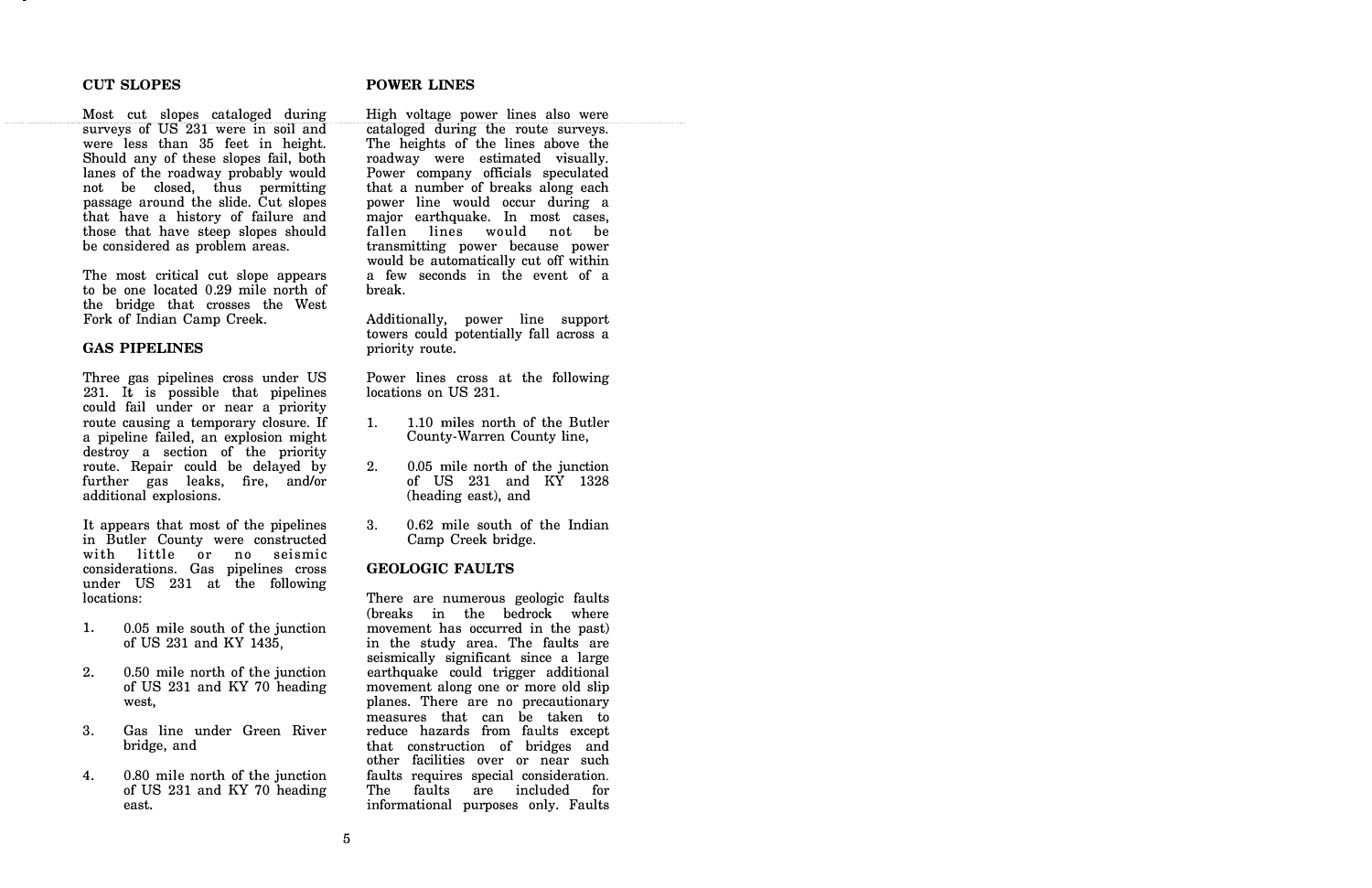which cross under US 231 are listed below:

- 1. 0.98 mile south of the Little Muddy bridge, Creek
- 2. 0.07 mile south of the Renfrow Creek bridge, and
- 3. 0.26 mile north of the Indian Camp Creek bridge,

#### MINES

There are several types of miningrelated activities in Butler County that could affect priority routes during a major earthquake. A large earthquake could collapse pillars in underground mines and cause rapid subsidence at the surface. Other potential hazards exist from strip mines that might have large spoil banks and/or possible water impoundments. An abandoned deep mine is located 0.24 mile south of the bridge over the West Fork of Indian Camp Creek.

#### **TREES**

The behavior of trees during an earthquake depends upon many factors including their condition, type, height, and size. Local soil conditions, geometry of the ground surface, and characteristics of the earthquake can also be important. Violent ground motions accompanied by surface rupture and perhaps permanent displacement of the soil surface produce sudden surface accelerations of the ground which can snap and uproot large trees (3).

Trees are so numerous that, if many of them fell, US 231 could effectively

be blocked for several hours or days before emergency crews could clear the debris. Groups of large trees are located near the road at the following sites:

- 1. 1.60 miles north of the Butler County - Warren County line;
- 2. 0.30 mile north of the junction of US 231 and KY 1435 (heading east);
- 3. 0.15 mile south of the Little Muddy Creek bridge;
- 4. 0.65, 1.27, 1.97, and 2.66 miles north of the Muddy Creek bridge;
- 5. 0.74 mile south of the Embrys Ditch bridge;
- 6. 0.08 and 0.62 mile north of the Embrys Ditch bridge;
- 7. 0.92 mile south of the Indian Camp Creek bridge;
- 8. 0.19 mile north of the West Fork of Indian Camp Creek bridge; and
- 9. 0.30 mile south of the Butler County - Ohio County line.

#### ALLUVIUM

Soil maps for Butler County indicate that there are moderate amounts of alluvium present throughout the county. Alluvium is a loose, finegrain soil which is deposited by flowing water such as creeks and rivers. Due to the nature of the alluvium, ground motions at the surface of the soil can be many times greater than those within the underlying bedrock and temporary liquefaction can occur (Figure 2). An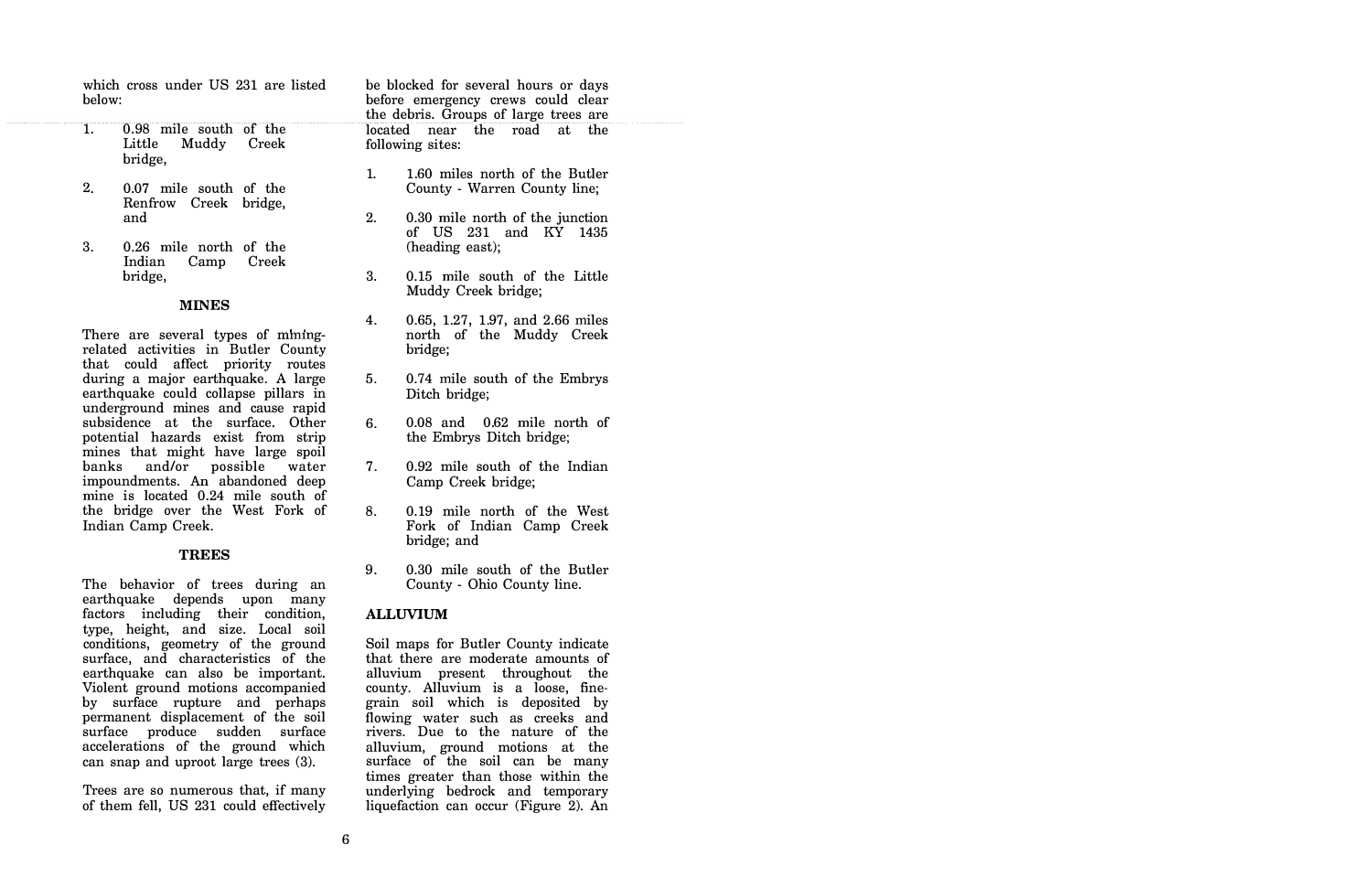alluvium map for Butler County is shown in Figure 3.

#### **CONCLUSIONS**

Current work is being conducted to analyze these features and make recommendations for hardening them against earthquake damage.

In 1984, ESTS developed a fivefold plan of action for formulating and implementing a seismic mitigation policy for the western Kentucky seismic zone. To date, the Kentucky Transportation Center has established priority routes for all 26 counties in the western Kentucky seismic zone and developed seismic risk maps of all natural and manmade features that are susceptible to earthquake damage that could jeopardize the priority routes.

1. Johnson, Arch C., "A Brief Overview of the Geology, Seismicity and Seismic Hazard of the Central Mississippi Valley Area,"

Future work involves training key personnel in the Transportation Cabinet in hazard mitigation and seismic safety; which includes bridge inspectors, district engineers, construction inspectors, designers, and maintenance personnel.

Following the education of key personnel, the mitigation plan proposed by the Kentucky Transportation Center will be reviewed by the Kentucky Transportation Cabinet and a program will be established for implementation. The final step involves the use of relevant seismic codes for all new construction, repair, and maintenance.

#### **REFERENCES**

Proceedings, A Regional Seminar on Earthquake Fundamentals for the Mississippi Valley, Earthquake Engineering Research Institute, Memphis, Tennessee, October 29, 1985.

2. Green, N. B., "Earthquake Resistant Building Design and Construction," Third Edition, Elsevier, 1987, Page No. 179-180.

3. Keller, Edward A., "Environmental Geology," Charles E. Merrill Publishing Company, A Bell and Howell Company, 1979, Page No. 157.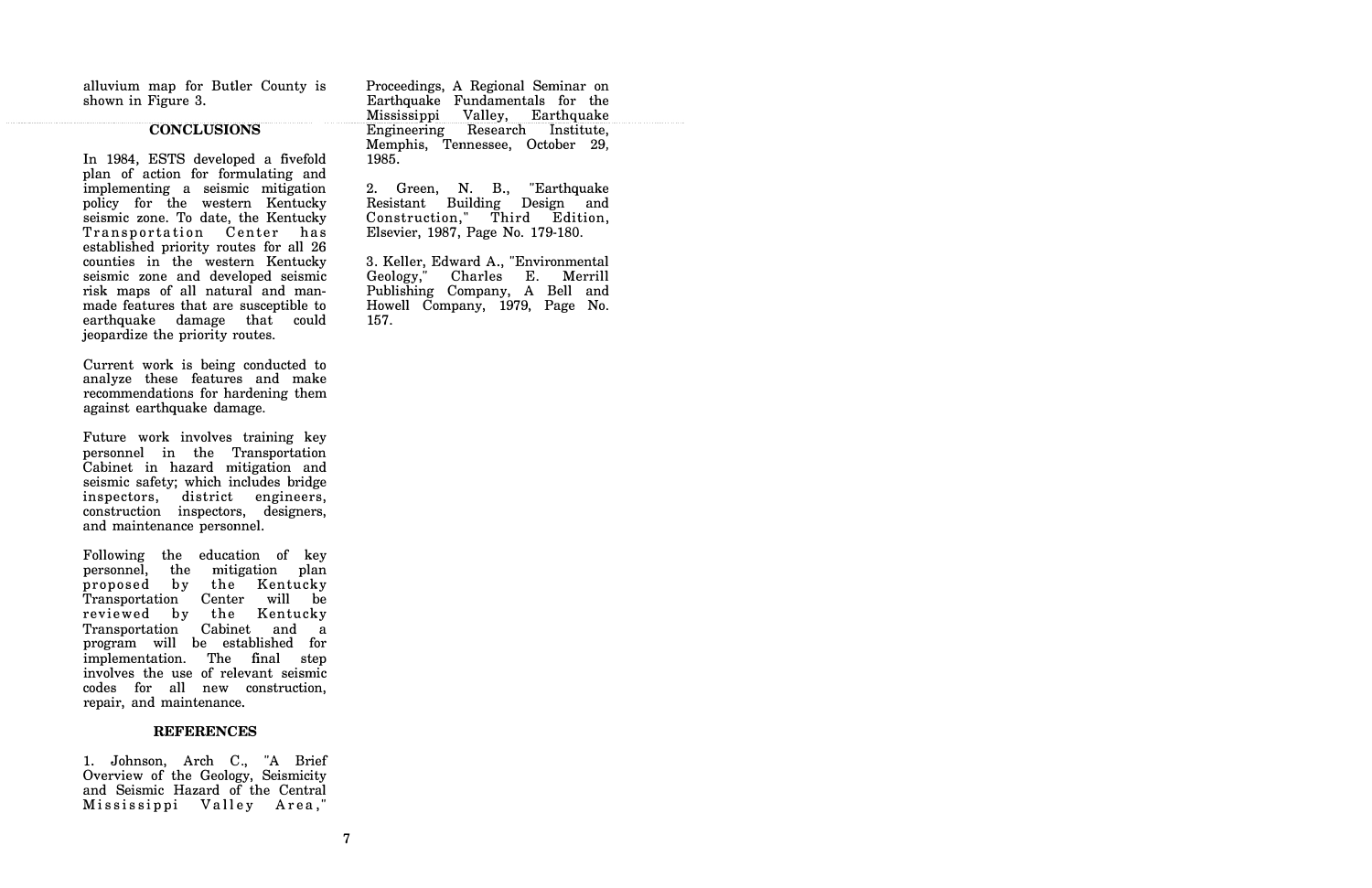#### Additional Information

The Commonwealth of Kentucky has prepared a State Emergency Operations Procedures (State EOP) manual that is produced by the Division of Disaster and Emergency Services (DES), Department of Military Affairs, Frankfort, 40601. Annexes H. on Transportation and DD on Earthquakes give additional information on disaster preparedness and response.

A copy of the State EOP and information on local hazard mitigation activities and response preparedness are available from the AREA 4 Office of DES which is located in Bowling Green. The phone numbers at this office are (502) 564-8604 and (502) 782-1267.

Additional information about the study discussed in this report should be directed to David L. Allen, Project Director, at the Kentucky Transportation Center, (606) 257-4513. Requests to be placed on the mailing list for updated information should be submitted on your company or agency letterhead to the Kentucky Transportation Center at the University of Kentucky, Lexington Kentucky 40506-0043.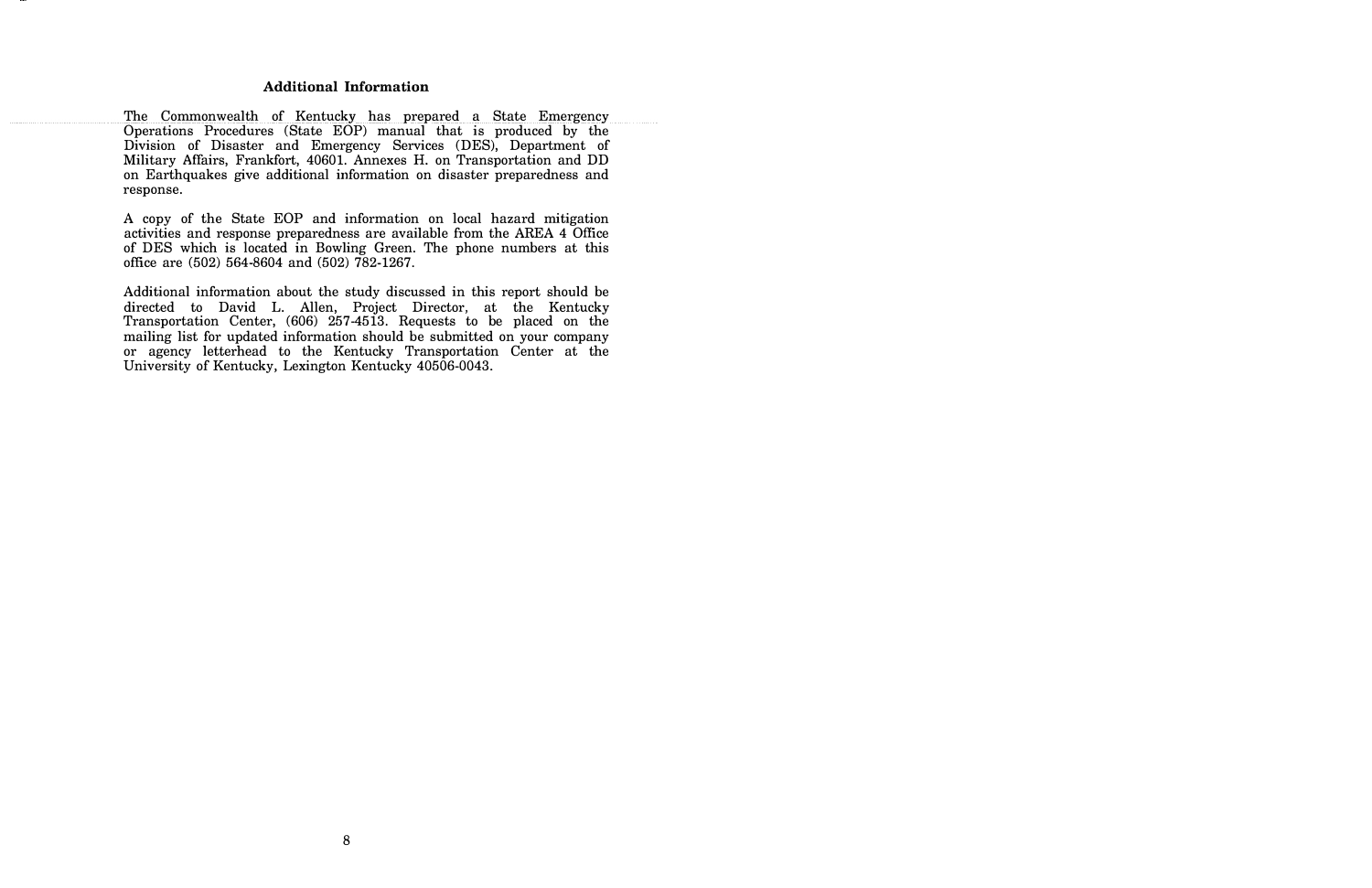

 $\mathbf c$ 

Figure I: The twenty-six counties included in this study area.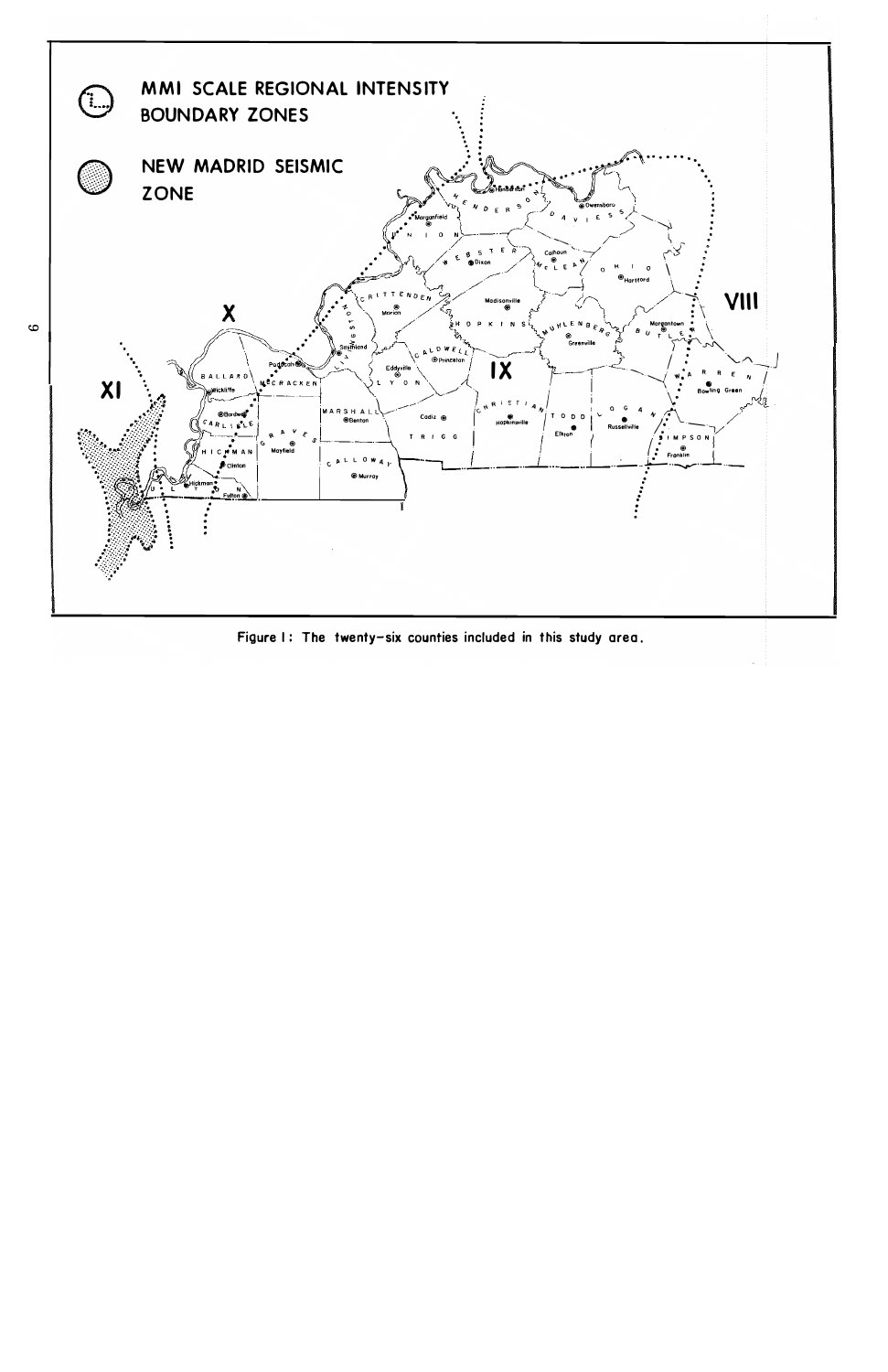,\_. 0

#### Table 1: MODIFIED MERCALLI INTENSITY SCALE

Modified Mercalli Intensity Scale, 1956 Version

The following comments by Dr. Richter precede the published statement of the intensity scale:

...Each effect is named at the level of intensity at which it first appears frequently and characteristically. Each effect may be found less strongly, or in fewer instances, at the next lower grade of intensity; more stron

Masonry A, B, C, D. To avoid ambiguity of language, the quality of masonry, brick or otherwise, is specified by the following lettering.

- I. Not felt. Marginal and long-period effects of large earthquakes.
- II. Felt by persons at rest, on upper floors, or favorable placed.

Masonry A. Good workmanship, mortar, and design; reinforced, especially laterally, and bound together by using steel, concrete, etc.; designed to resist lateral forces.

Masonry B. Good workmanship and mortar, reinforced by not designed in detail to resist lateral forces.

Masonry C. Ordinary workmanship and mortar; no extreme weakness like failing to tie corners, but neither reinforced nor designed against horizontal forces.

Masonry D. Weak materials, such as adobe; poor mortar; low standards of workmanship; weak horizontally.

The following list represents the twelve grades of the scale.

III. Felt indoors, Hanging objects swing. Vibration like passing of light trucks. Duration estimated. May not be recognized as an earthquake.

- IV. Hanging objects swing. Vibration like passing of heavy trucks; or sensation of a jolt like a heavy ball striking the walls. Standing motor cars rock. Windows,<br>dishes, doors rattle. Glasses clink. Crockery clashes. In t
- V. Felt outdoors; direction estimated. Sleepers awakened. Liquids disturbed, some spilled. Small unstable objects displaced or upset. Doors swing, close, open.<br>Shutters, pictures move. Pendulum clocks stop, start, change r
- VI. Felt by all. Many inghtened and run outdoors. Persons walk unsteadily. Windows, dishes, glassware broken, Knickknacks, books, etc., off shelves. Pictures off<br>walls. Furniture moved or overturned. Weak plaster and mason
- VII. Difficult to stand. Noticed by drivers of motor cars. Hanging objects quiver. Furniture broken. Damage to masonr U, including cracks. Weak chimneys broken at roof line. Fall of plaster, loose bricks, stones, tiles, co
- VIII. Steering of motor cars affected. Damage to masonry C; partial collapse. Some damage to masonry B; none to masonry A. Fall of stucco and some masonry<br>walls. Twisting, fall of chimneys, factory stacks, monuments, tower slopes.
- IX. General panic. Masonry D destroyed; masonry C heavily damaged, sometimes with complete collapse; masonry B seriously damaged. Frame structures, if not<br>bolted, shifted off foundations. Frames cracked. Serious damage to
- X. Most masonry and frame structures destroyed with their foundations. Some will-built wooden structures and bridges destroyed. Serious damage to dams, dikes,<br>embankments. Large land slides. Water thrown on banks of canals slightly.

XI. Rails bent greatly. Underground pipelines completely out of service.

XII. Damage nearly total. Large rock masses displaced. Lines of sight and level distorted. Objects thrown in the air.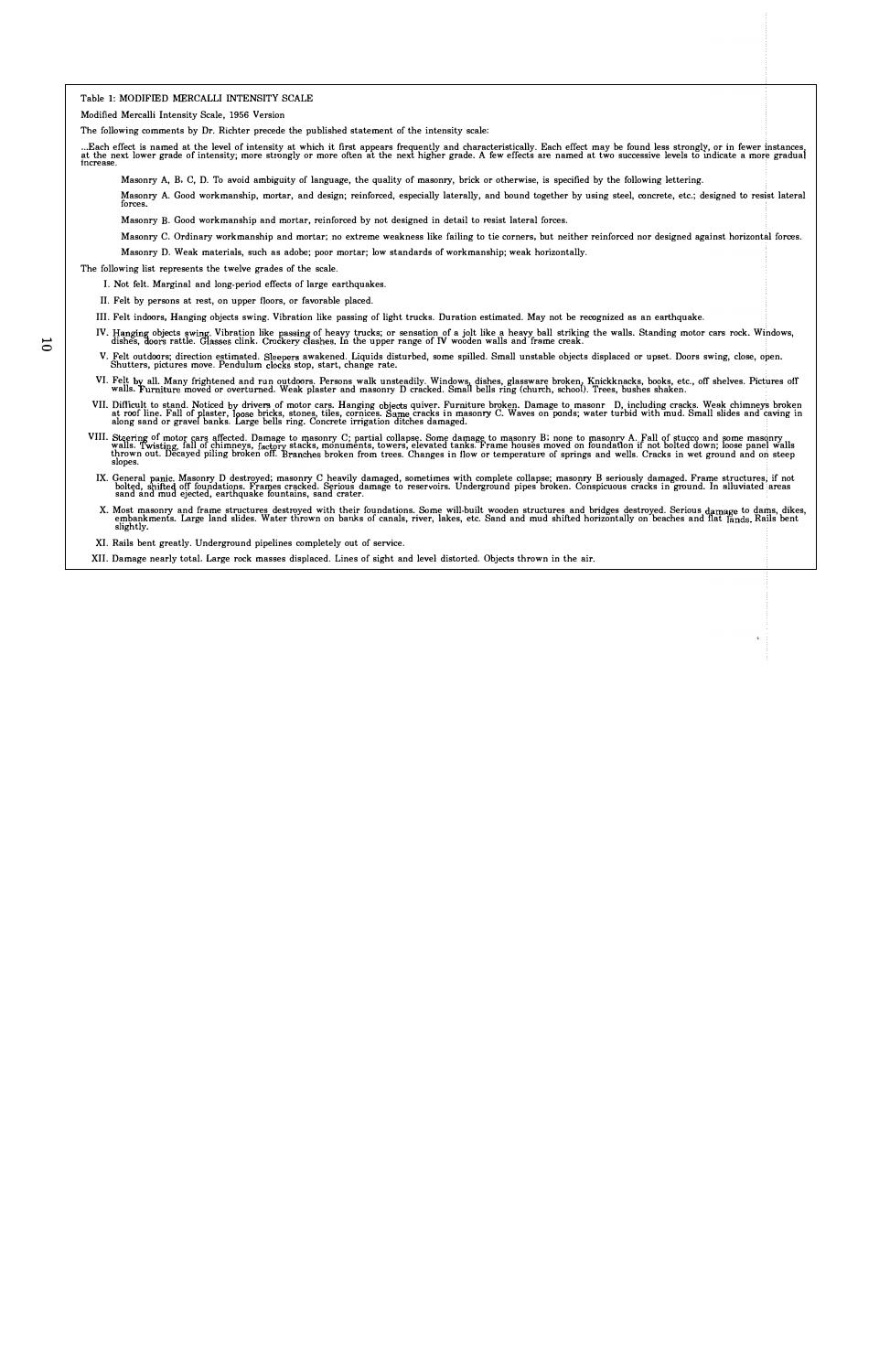

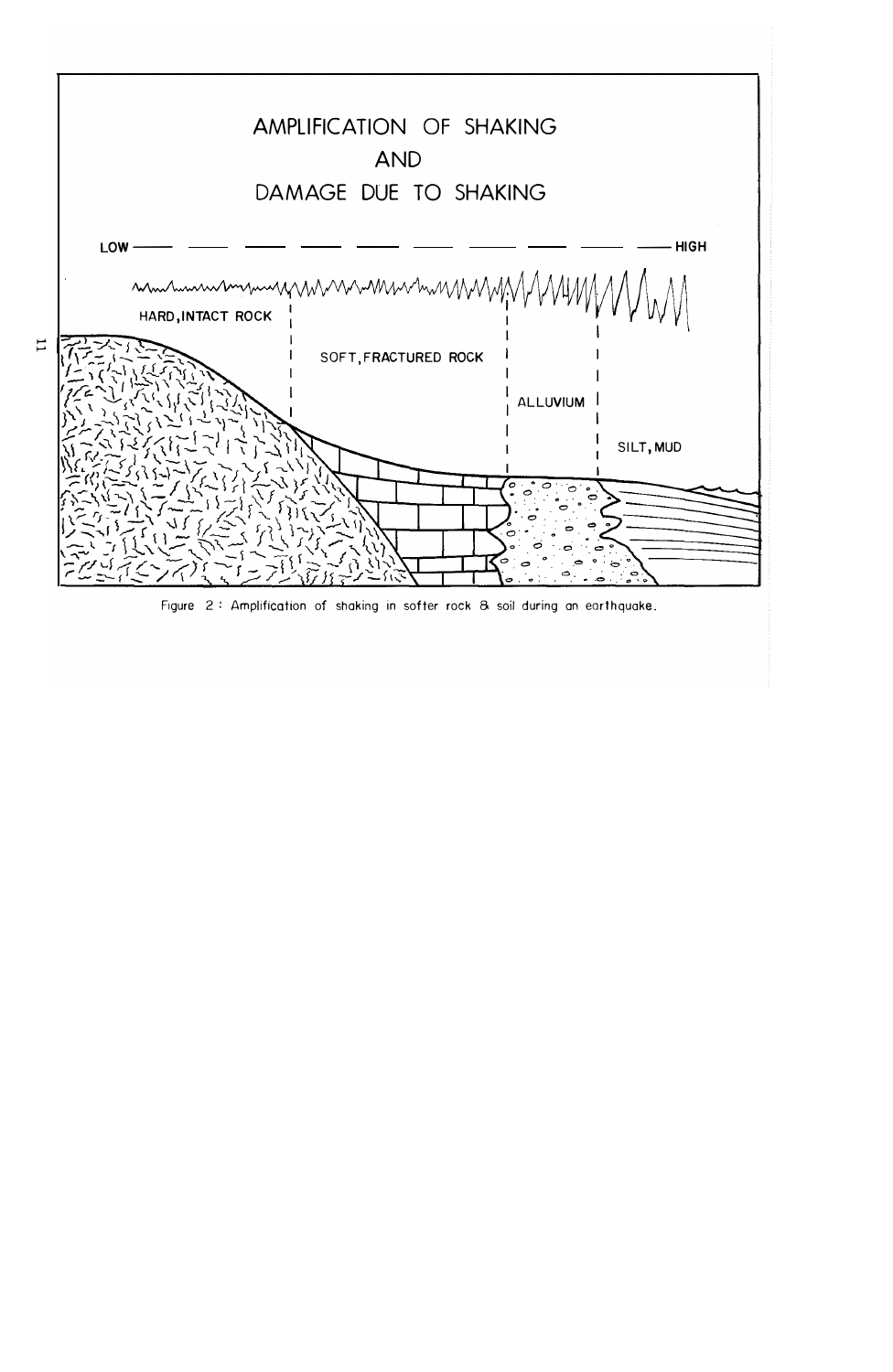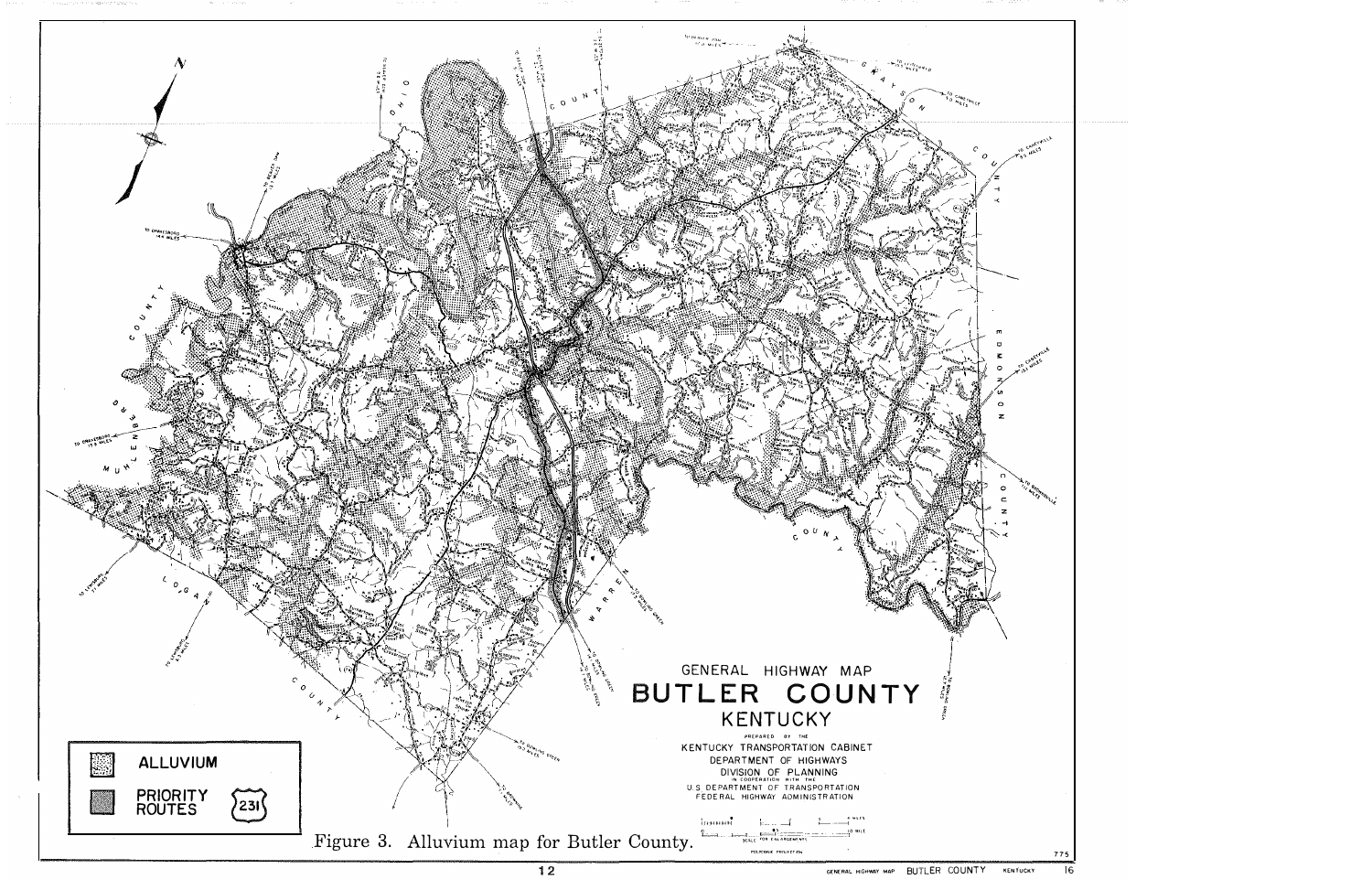# APPENDIX A

and the second contract of

the common contract of the common

# STRIP MAP FOR BUTLER COUNTY

US 231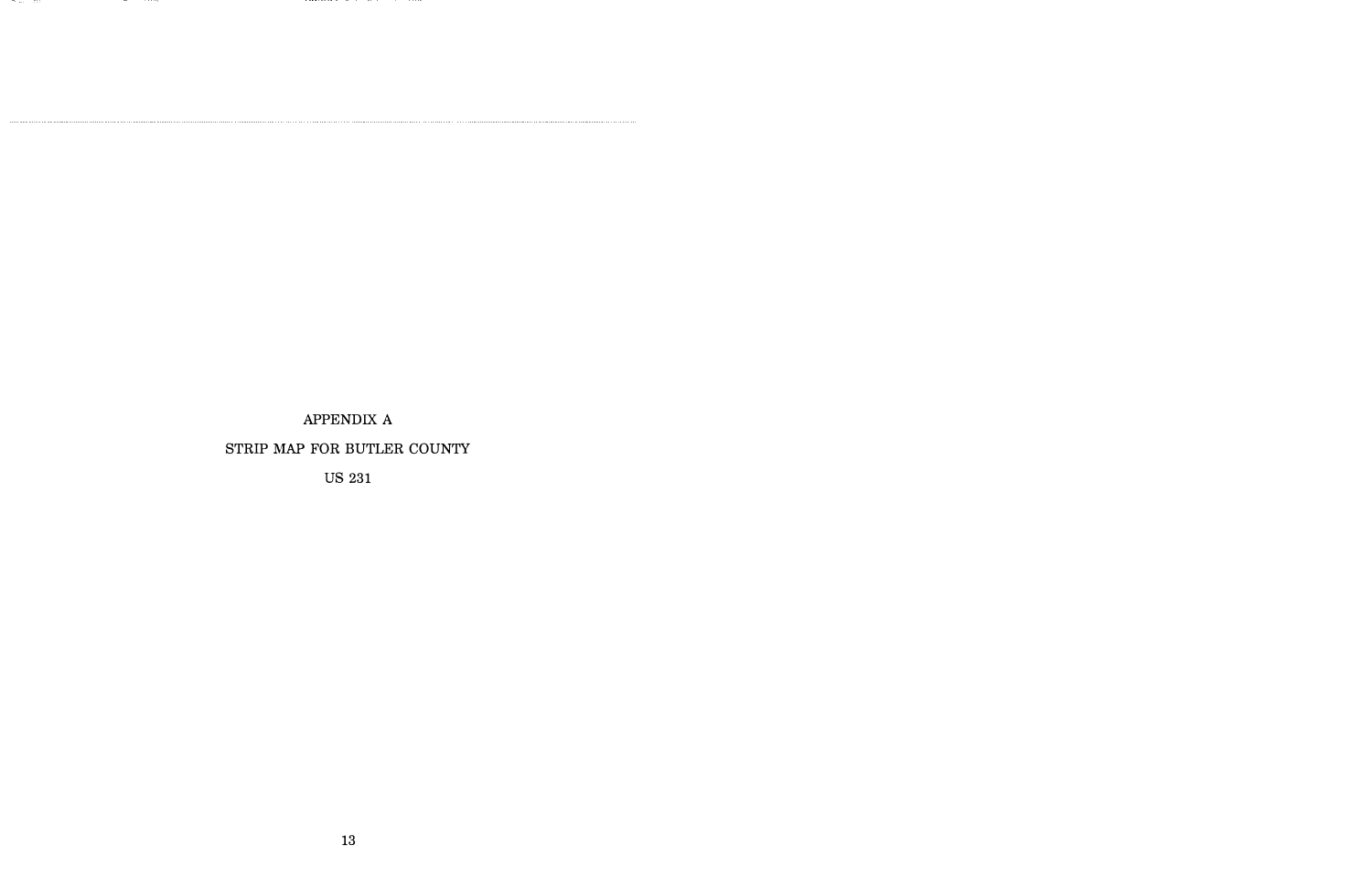US231 **BUTLER** 

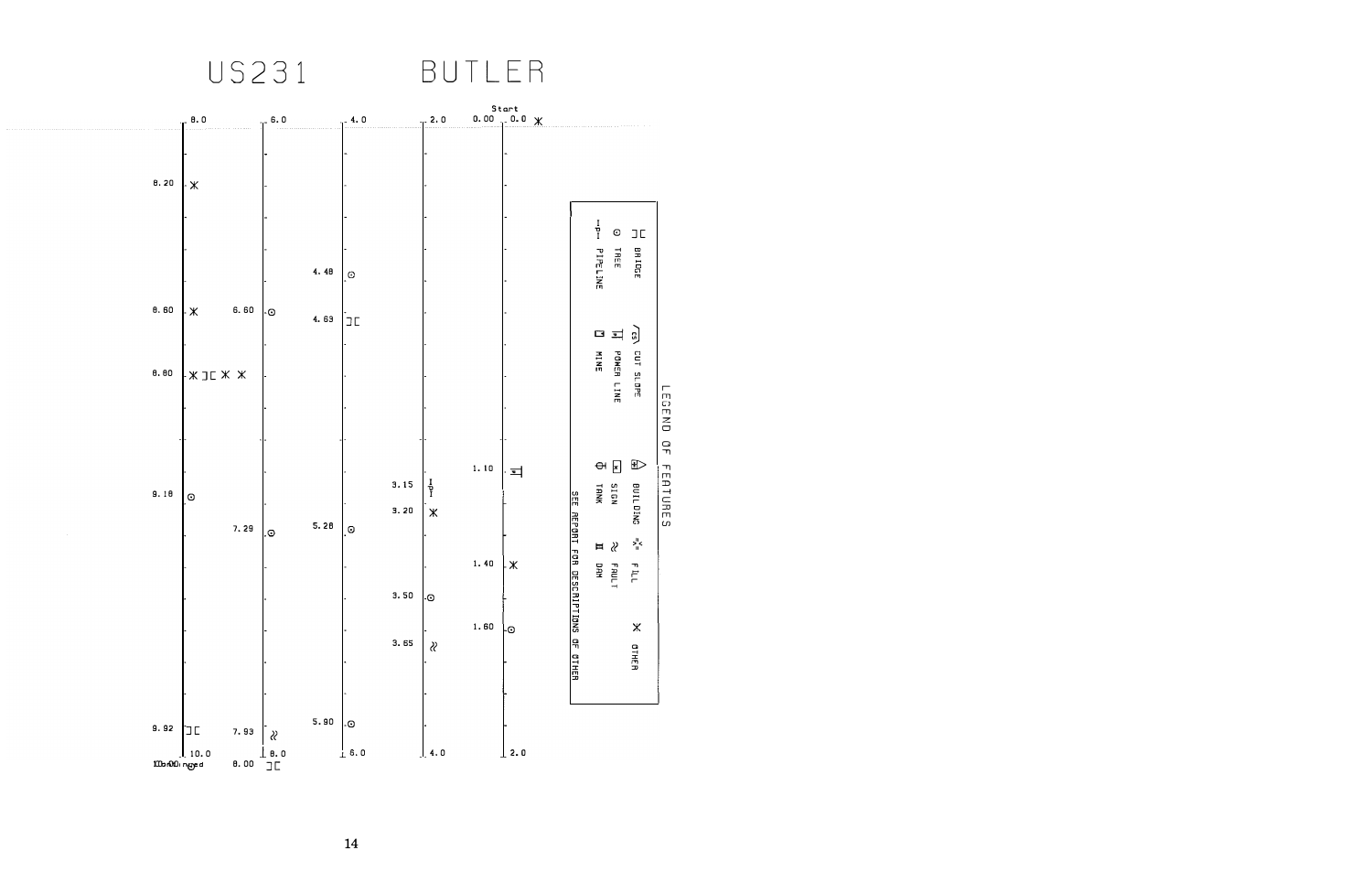US231 BUTLER

 $\sim 1000$ 

 $\sim 10^{11}$  km s  $^{-1}$ 

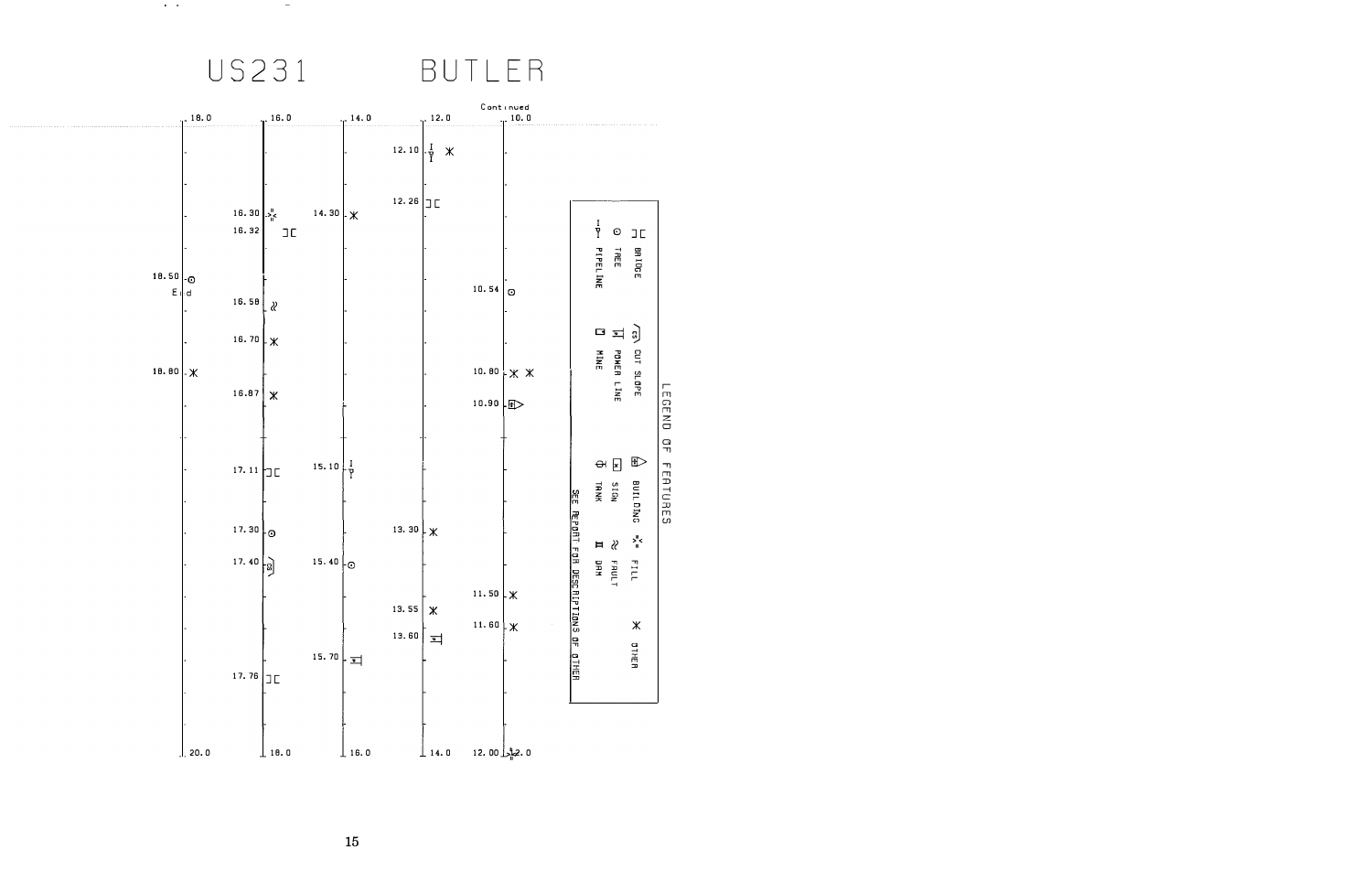## APPENDIX B

### SEISMICALLY SIGNIFICANT FEATURES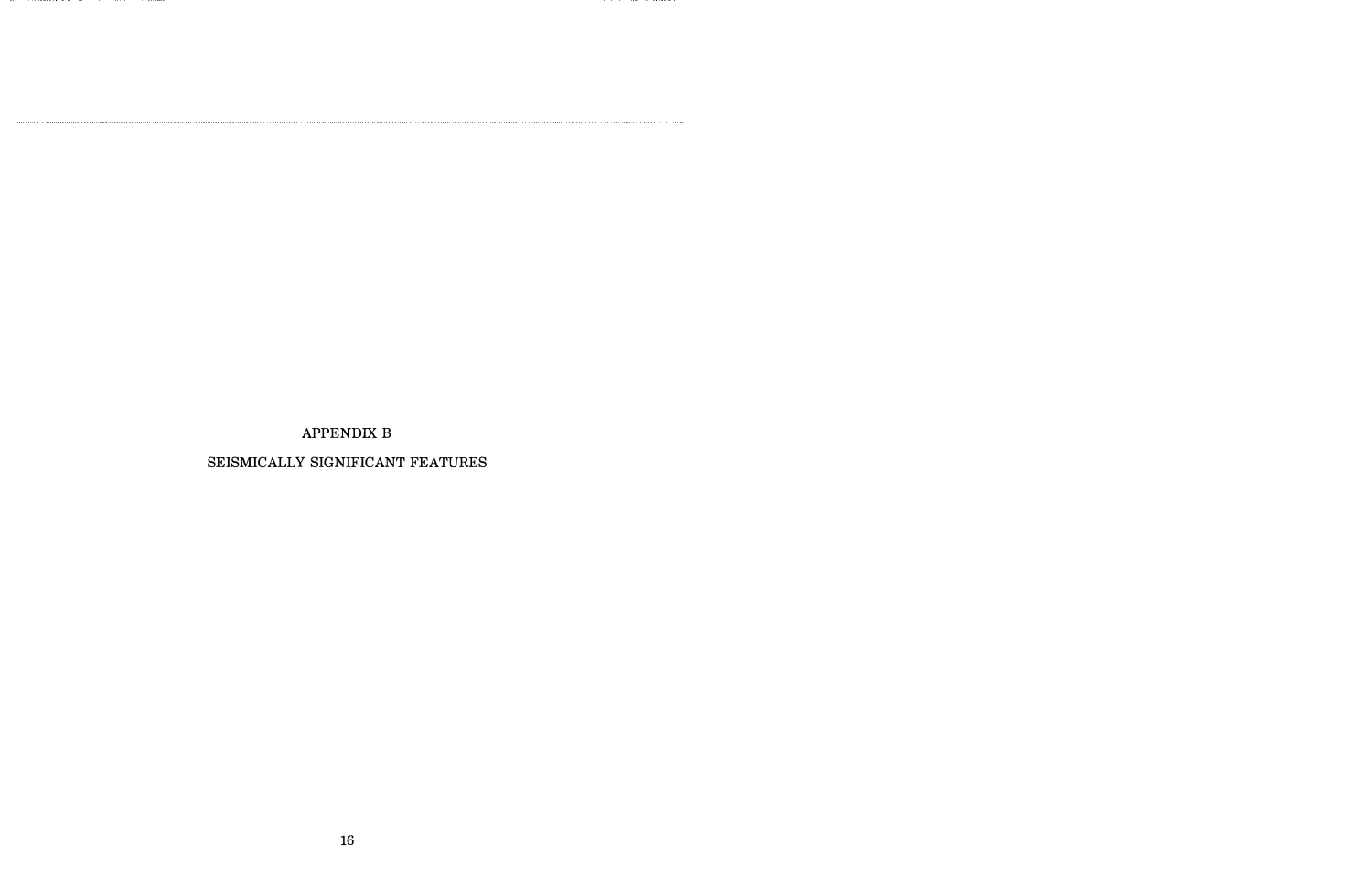|           |               | Report by Road and Milepoint<br>for Butler County - Kentucky<br><b>US 231</b>                                                            |  |
|-----------|---------------|------------------------------------------------------------------------------------------------------------------------------------------|--|
| Milepoint | Feature       | Data                                                                                                                                     |  |
| 0.00      | Other         | Butler Co - Warren Co Boundary<br>Road Surface Type - Flexible                                                                           |  |
| 1.10      | Power<br>Line | Electrical Power Line 6 Lines Height 30 feet<br>Steel Support Structure Unknown Volts<br>Road Surface Type - Flexible                    |  |
| 1.40      | Other         | Junction KY 1083 Heading South<br>Road Surface Type - Flexible                                                                           |  |
| 1.60      | <b>Trees</b>  | Number of Trees 50 Height 40 feet<br>Diameter 20 in. Ending Milepoint 1.80<br>Distance From Road 10 feet<br>Road Surface Type - Flexible |  |
| 3.15      | Pipeline      | Pipeline Type - Gas<br>Road Surface Type - Flexible                                                                                      |  |
| 3.20      | Other         | Junction KY 1435 Heading East<br>Road Surface Type - Flexible                                                                            |  |
| 3.50      | <b>Trees</b>  | Number of Trees 20 Height 45 feet<br>Diameter 24 in. Ending Milepoint 3.55<br>Distance From Road 20 feet<br>Road Surface Type - Flexible |  |
| 3.65      | Fault         | Fault<br>Road Surface Type - Flexible                                                                                                    |  |
| 4.48      | <b>Trees</b>  | Number of Trees 50 Height 40 feet<br>Diameter 28 in. Ending Milepoint 4.73<br>Distance From Road 15 feet<br>Road Surface Type - Flexible |  |

 $\sim$  , , , , , , ,  $\sim$ 

the company of the company of the

. . . . . . .

and the contract of the contract of the contract of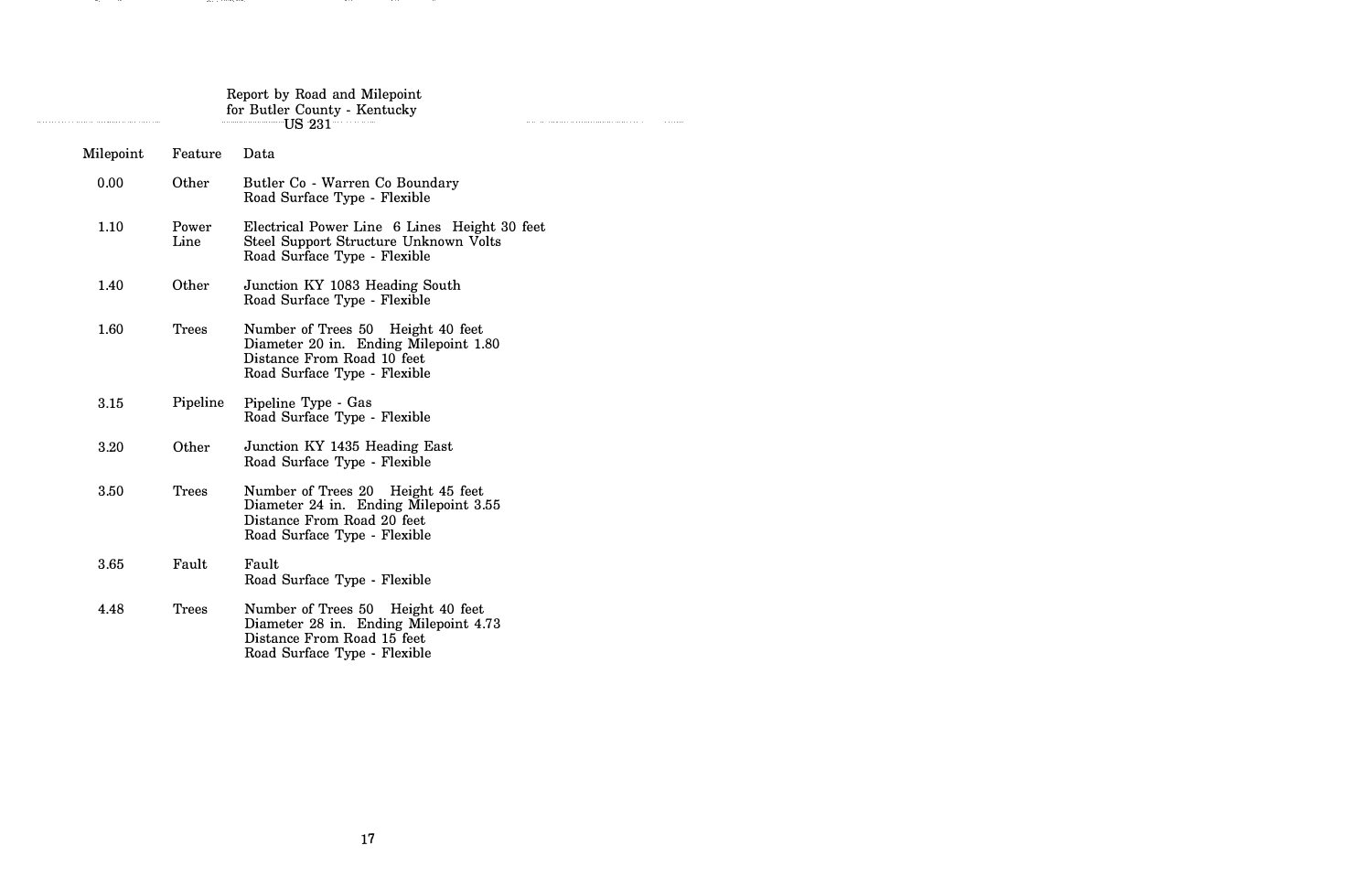|           |               | Report by County and Milepoint<br>for Butler County - Kentucky<br>US 231                                                                                                                                                                                                                                                                                                        |  |
|-----------|---------------|---------------------------------------------------------------------------------------------------------------------------------------------------------------------------------------------------------------------------------------------------------------------------------------------------------------------------------------------------------------------------------|--|
| Milepoint | Feature       | Data                                                                                                                                                                                                                                                                                                                                                                            |  |
| 4.63      | <b>Bridge</b> | Number of Spans 5 Over Stream Concrete T-Beam<br>End 1 Fixed Pier 1 Fixed Pier 2 Fixed<br>Pier 3 Fixed Pier 4 Fixed<br>End 2 Fixed<br>Deck Type - Concrete Length 240 feet<br>Width 19 feet Pier Type - Solid<br>SPC Rating - B Surface Type - Flexible<br><b>Expansion Type - Other</b><br>End 1 Substructure - Full<br>End 2 Substructure - Full<br>Foundation Type - Unknown |  |
| 5.28      | <b>Trees</b>  | Number of Trees 50<br>Height 40 feet<br>Diameter 30 in. Ending Milepoint 5.53<br>Distance From Road 15 feet<br>Road Surface Type - Flexible                                                                                                                                                                                                                                     |  |
| 5.90      | <b>Trees</b>  | Number of Trees 35 Height 35 feet<br>Diameter 18 in. Ending Milepoint 6.05<br>Distance From Road 15 feet<br>Road Surface Type - Flexible                                                                                                                                                                                                                                        |  |
| 6.60      | <b>Trees</b>  | Number of Trees 50 Height 35 feet<br>Diameter 18 in. Ending Milepoint 7.00<br>Distance From Road 12 feet<br>Road Surface Type - Flexible                                                                                                                                                                                                                                        |  |
| 7.29      | <b>Trees</b>  | Number of Trees 3 Height 50 feet<br>Diameter 30 in. Ending Milepoint 7.30<br>Distance From Road 15 feet<br>Road Surface Type - Flexible                                                                                                                                                                                                                                         |  |
| 7.93      | Fault         | Fault<br>Road Surface Type - Flexible                                                                                                                                                                                                                                                                                                                                           |  |

 $\mathbf{r}$  and  $\mathbf{r}$  are the set of  $\mathbf{r}$ 

. . . . . . .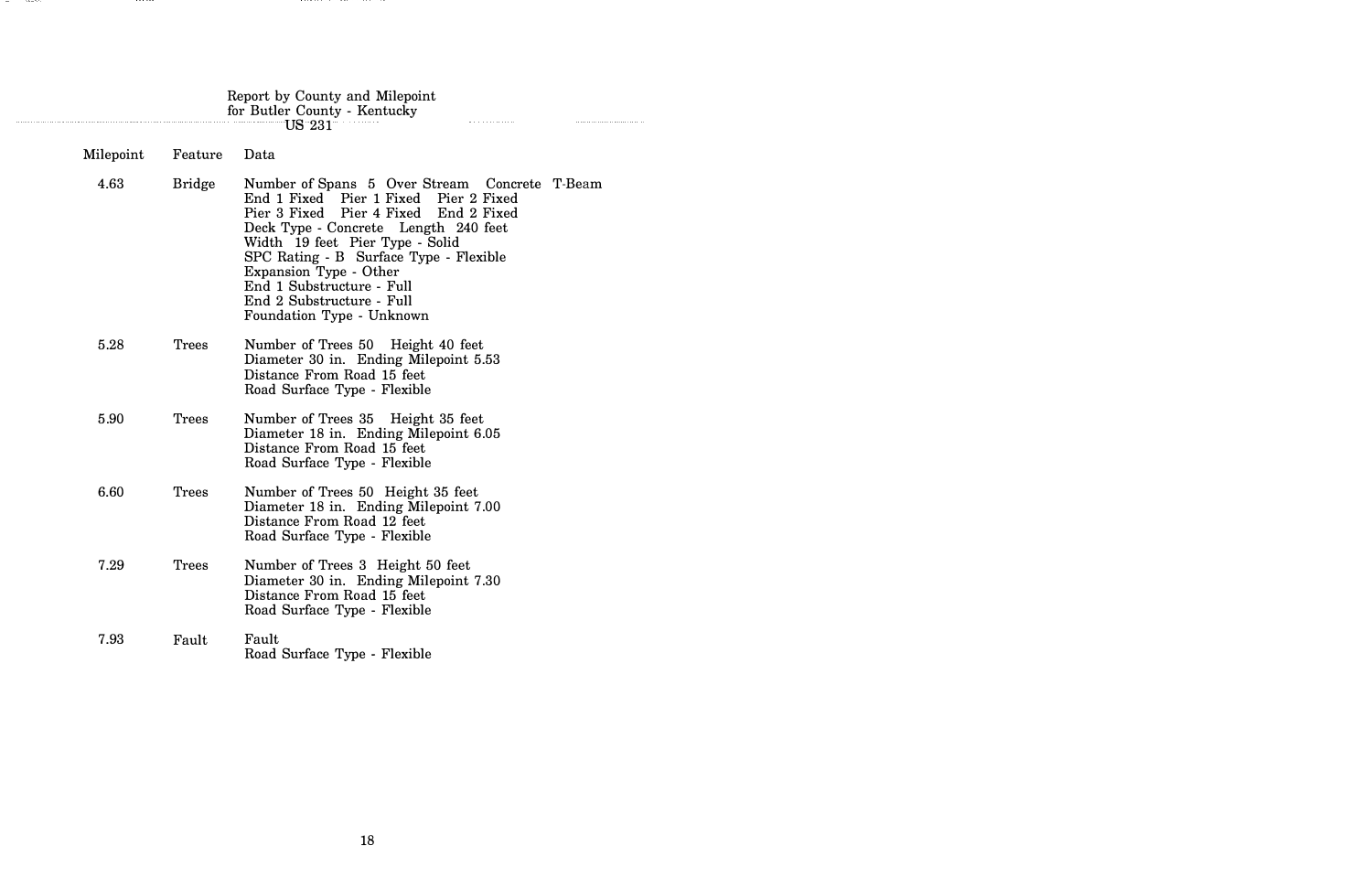|           |               | Report by County and Milepoint<br>for Butler County - Kentucky<br>US 231                                                                                                                                                                                                                                                                                                          |
|-----------|---------------|-----------------------------------------------------------------------------------------------------------------------------------------------------------------------------------------------------------------------------------------------------------------------------------------------------------------------------------------------------------------------------------|
| Milepoint | Feature       | Data                                                                                                                                                                                                                                                                                                                                                                              |
| 8.00      | <b>Bridge</b> | Number of Spans 1 Type Unknown Concrete T-Beam<br>End 1 Fixed End 2 Fixed<br>Deck Type - Concrete Length 24 feet<br>Width 25 feet Pier Type - Unknown<br>SPC Rating - B Surface Type - Flexible<br>Expansion Type - Other<br>End 1 Substructure - Full<br>End 2 Substructure - Full<br>Foundation Type - Unknown                                                                  |
| 8.20      | Other         | KY 79 Joins US 231 Heading South<br>Road Surface Type - Flexible                                                                                                                                                                                                                                                                                                                  |
| 8.60      | Other         | Junction Ky 1468 Heading West<br>Road Surface Type - Flexible                                                                                                                                                                                                                                                                                                                     |
| 8.80      | Other         | Green River Parkway Bridges<br>Road Surface Type - Flexible                                                                                                                                                                                                                                                                                                                       |
| 8.80      | <b>Bridge</b> | Number of Spans 3 Overpass<br>Concrete I-Beam<br>End 1 Neoprene Pier 1 Neoprene Pier 2 Neoprene<br><b>END 2 Neoprene</b><br>Deck Type - Concrete Length 150 feet<br>Width 25 feet Pier Type - Open<br>SPC Rating - B Surface Type - Flexible<br><b>Expansion Type - Poured Compression</b><br>End 1 Substructure - Stub<br>End 2 Substructure - Stub<br>Foundation Type - Unknown |
| 8.80      | Other         | Two Bridges - Same Data For Both<br>Road Surface Type - Flexible                                                                                                                                                                                                                                                                                                                  |
| 8.80      | Other         | Quarry 500 feet Northwest of Road<br>Road Surface Type - Flexible                                                                                                                                                                                                                                                                                                                 |
| 9.18      | Trees         | Number of Trees 20 Height 40 feet<br>Diameter 28 in. Ending Milepoint 9.20<br>Distance From Road 10 feet<br>Road Surface Type - Flexible                                                                                                                                                                                                                                          |

and the contract of

the control of the control of the

and the control of the control

and the

. . . . . . .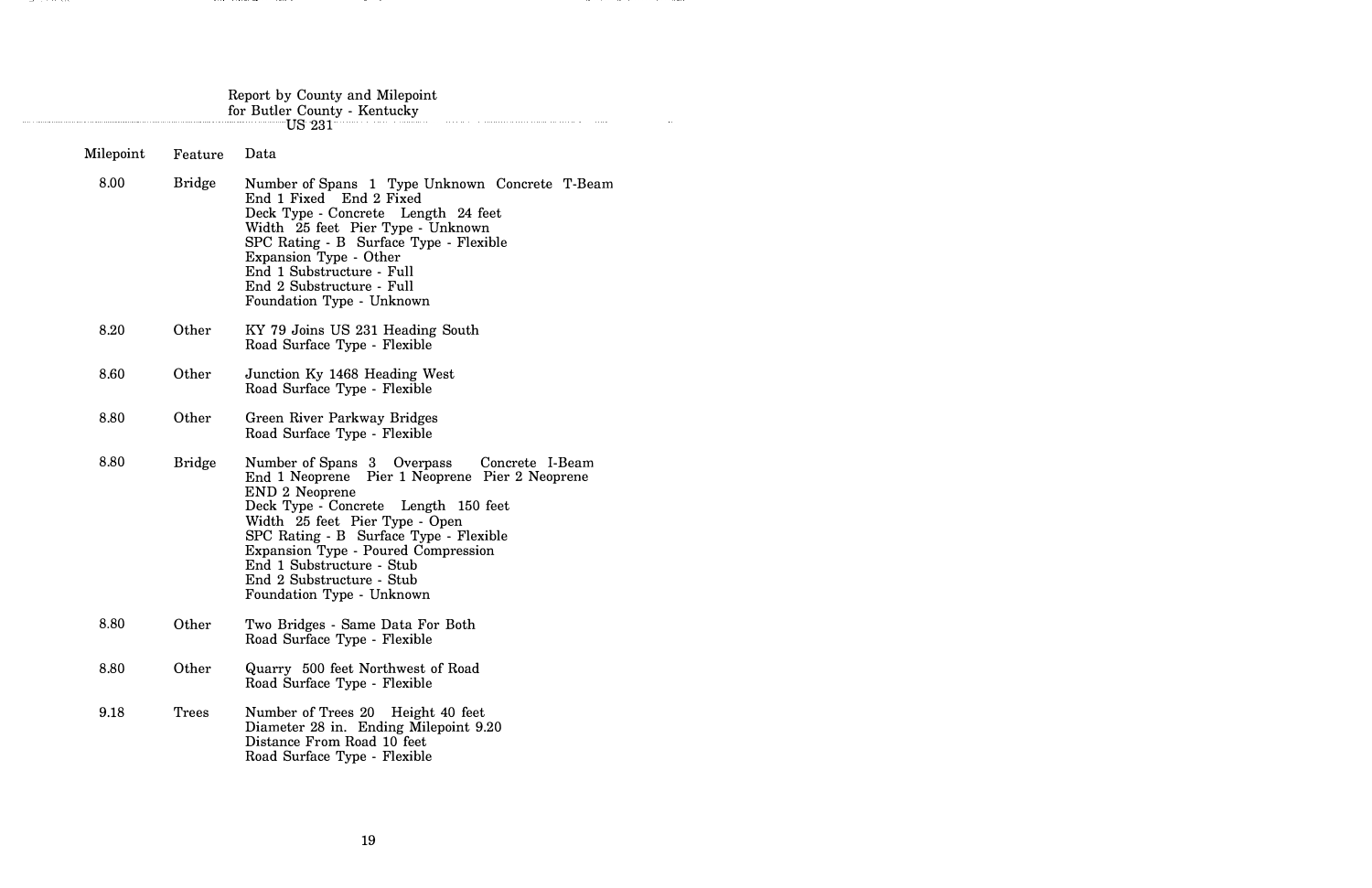|           |                 | Report by County and Milepoint<br>for Butler County - Kentucky<br>US 231                                                                                                                                                                                                                                                |
|-----------|-----------------|-------------------------------------------------------------------------------------------------------------------------------------------------------------------------------------------------------------------------------------------------------------------------------------------------------------------------|
| Milepoint | Feature         | Data                                                                                                                                                                                                                                                                                                                    |
| 9.92      | <b>Bridge</b>   | Number of Spans 1 Type Unknown Concrete T-Beam<br>End 1 Fixed End 2 Fixed<br>Deck Type - Concrete Length 24 feet<br>Width 20 feet Pier Type - Unknown<br>SPC Rating - B Surface Type - Flexible<br><b>Expansion Type - Other</b><br>End 1 Substructure - Full<br>End 2 Substructure - Full<br>Foundation Type - Unknown |
| 10.00     | <b>Trees</b>    | Number of Trees 10 Height 40 feet<br>Diameter 30 in. Ending Milepoint 10.00<br>Distance From Road 10 feet<br>Road Surface Type - Flexible                                                                                                                                                                               |
| 10.54     | <b>Trees</b>    | Number of Trees 30 Height 35 feet<br>Diameter 20 in. Ending Milepoint 10.60<br>Distance From Road 10 feet<br>$\mathcal{G}_{\mathcal{H}_\infty}$<br>Road Surface Type - Flexible                                                                                                                                         |
| 10.80     | Other           | City of Morgantown<br>Road Surface Type - Flexible                                                                                                                                                                                                                                                                      |
| 10.80     | Other           | Junction KY 403 Heading East<br>Road Surface Type - Flexible                                                                                                                                                                                                                                                            |
| 10.90     | <b>Building</b> | Urban Location Masonary Building<br>Area/Floor 50,000 square feet<br>Floors 4<br>Road Surface Type - Flexible Other Use                                                                                                                                                                                                 |
| 11.50     | Other           | Junction KY 403 Heading West<br>Road Surface Type - Flexible                                                                                                                                                                                                                                                            |
| 11.60     | Other           | Junction KY 70 Heading East<br>Road Surface Type - Flexible                                                                                                                                                                                                                                                             |
| 12.00     | Fill            | Material Type - Soil Height 60 feet<br>Side slope 2:1 Length 500 feet<br>Crest 30 feet Type Fill - Other<br>Road Surface Type - Flexible                                                                                                                                                                                |

 $\sim$   $\sim$ 

the contract of the contract of the

and the state of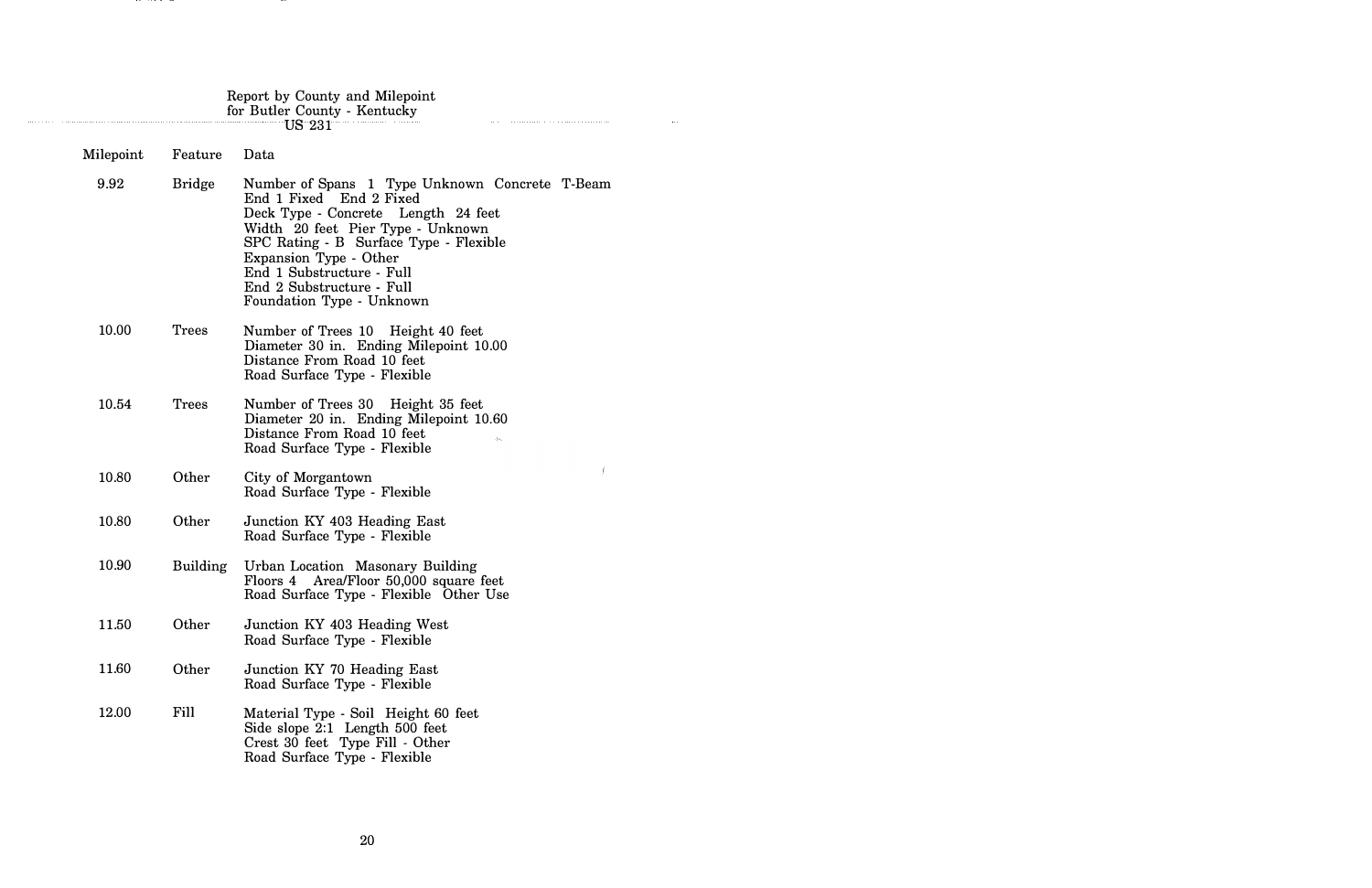the community of the community of the community of the community of the community of the community of the community of the community of the community of the community of the community of the community of the community of t

the contract of the contract of the contract of the contract of the contract of the contract of the contract of the contract of the contract of the contract of the contract of the contract of the contract of the contract o

|           |               | Report by County and Milepoint<br>for Butler County - Kentucky<br>US 231                                                                                                                                                                                                                                                                           |
|-----------|---------------|----------------------------------------------------------------------------------------------------------------------------------------------------------------------------------------------------------------------------------------------------------------------------------------------------------------------------------------------------|
| Milepoint | Feature       | Data                                                                                                                                                                                                                                                                                                                                               |
| 12.10     | Pipeline      | Pipeline Type - Natural Gas<br>Road Surface Type - Flexible                                                                                                                                                                                                                                                                                        |
| 12.10     | Other         | Gas Line Under Bridge - Runs Entire Length<br>Road Surface Type - Flexible                                                                                                                                                                                                                                                                         |
| 12.26     | <b>Bridge</b> | Number of Spans 12 Steel Girder I-Beam<br>Bridge Type - Over Stream<br>Bridge Bearing Type Unknown<br>Deck Type - Concrete Length 1,483 feet<br>Width 24 feet Pier Type - Solid<br>SPC Rating - B Surface Type - Flexible<br>Expansion Type - Sliding Plate<br>End 1 Substructure - Stub<br>End 2 Substructure - Stub<br>Foundation Type - Unknown |
| 13.30     | Other         | US 231 Leaves KY 79 Heading North<br>Road Surface Type - Flexible                                                                                                                                                                                                                                                                                  |
| 13.55     | Other         | Junction KY 1328 Heading East<br>Road Surface Type - Flexible                                                                                                                                                                                                                                                                                      |
| 13.60     | Power<br>Line | Electrical Power Line 3 Lines Height 30 feet<br>Wood Support Structure Unknown Volts<br>Road Surface Type - Flexible                                                                                                                                                                                                                               |
| 14.30     | Other         | Junction KY 70 Heading East<br>Road Surface Type - Flexible                                                                                                                                                                                                                                                                                        |
| 15.10     | Pipeline      | Pipeline Type - Gas<br>Road Surface Type - Flexible                                                                                                                                                                                                                                                                                                |
| 15.40     | <b>Trees</b>  | Number of Trees 40<br>Height 35 feet<br>Diameter 24 in. Ending Milepoint 15.48<br>Distance From Road 10 feet<br>Road Surface Type - Flexible                                                                                                                                                                                                       |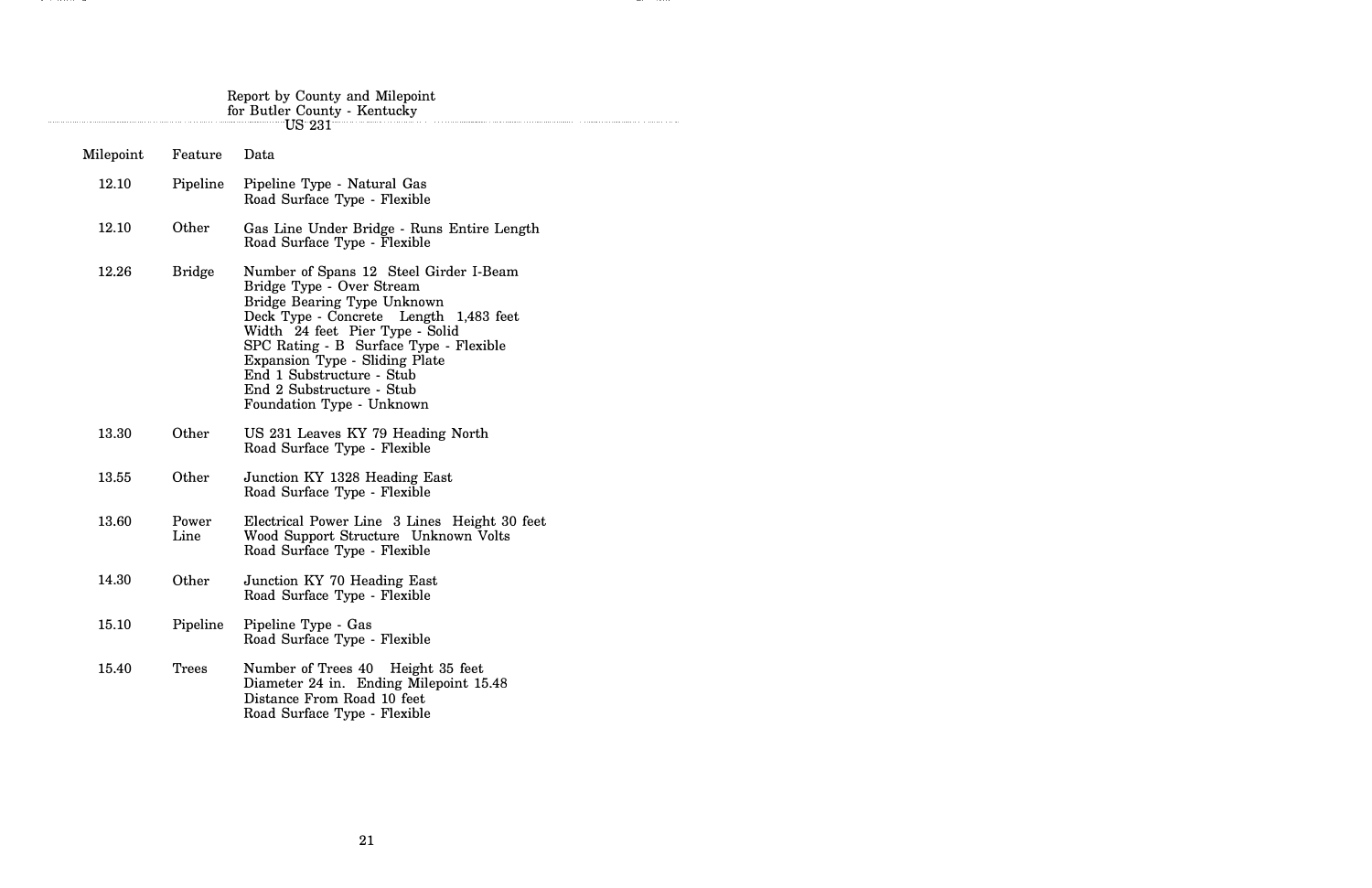|           |               | Report by County and Milepoint<br>for Butler County - Kentucky<br>$\mathrm{US}$ 231 $^{\circ}$                                                                                                                                                                                                                                                                                                                    |
|-----------|---------------|-------------------------------------------------------------------------------------------------------------------------------------------------------------------------------------------------------------------------------------------------------------------------------------------------------------------------------------------------------------------------------------------------------------------|
| Milepoint | Feature       | Data                                                                                                                                                                                                                                                                                                                                                                                                              |
| 15.70     | Power<br>Line | Electrical Power Line 3 Lines Height 35 feet<br>Wood Support Structure Unknown Volts<br>Road Surface Type - Flexible                                                                                                                                                                                                                                                                                              |
| 16.30     | Fill          | Material Type - Soil Height 50 feet<br>Side slope 2:1 Length 2,000 feet<br>Crest 30 feet Type Fill - Other<br>Road Surface Type - Flexible                                                                                                                                                                                                                                                                        |
| 16.32     | <b>Bridge</b> | Number of Spans 6 Steel Girder I-Beam<br>Bridge Type - Over Stream<br>End 1 Fixed Pier 1 Fixed Pier 2 Fixed<br>Pier 3 Fixed Pier 4 Fixed Pier 5 Fixed<br>End 2 Fixed<br>Deck Type - Concrete Length 303 feet<br>Width 24 feet Pier Type - Open<br>SPC Rating - B Surface Type - Flexible<br>Expansion Type - Sliding Plate<br>End 1 Substructure - Stub<br>End 2 Substructure - Stub<br>Foundation Type - Unknown |
| 16.58     | Fault         | Fault<br>Road Surface Type - Flexible                                                                                                                                                                                                                                                                                                                                                                             |
| 16.70     | Other         | Junction KY 1118 Heading North<br>Road Surface Type - Flexible                                                                                                                                                                                                                                                                                                                                                    |
| 16.87     | Other         | Caved Adits<br>Road Surface Type - Flexible                                                                                                                                                                                                                                                                                                                                                                       |
| 17.11     | <b>Bridge</b> | Number of Spans 5 Over Stream Steel Girder<br>Bridge Type - Over Stream End 1 Fixed<br>Pier 2 Fixed Pier 3 Fixed<br>Pier 4 Fixed End 2 Fixed<br>Deck Type - Concrete Length 251 feet<br>Width 24 feet Pier Type - Open<br>SPC Rating - B Surface Type - Flexible<br>Expansion Type - Other<br>End 1 Substructure - Stub<br>End 2 Substructure - Stub<br>Foundation Type - Unknown                                 |

and the con-